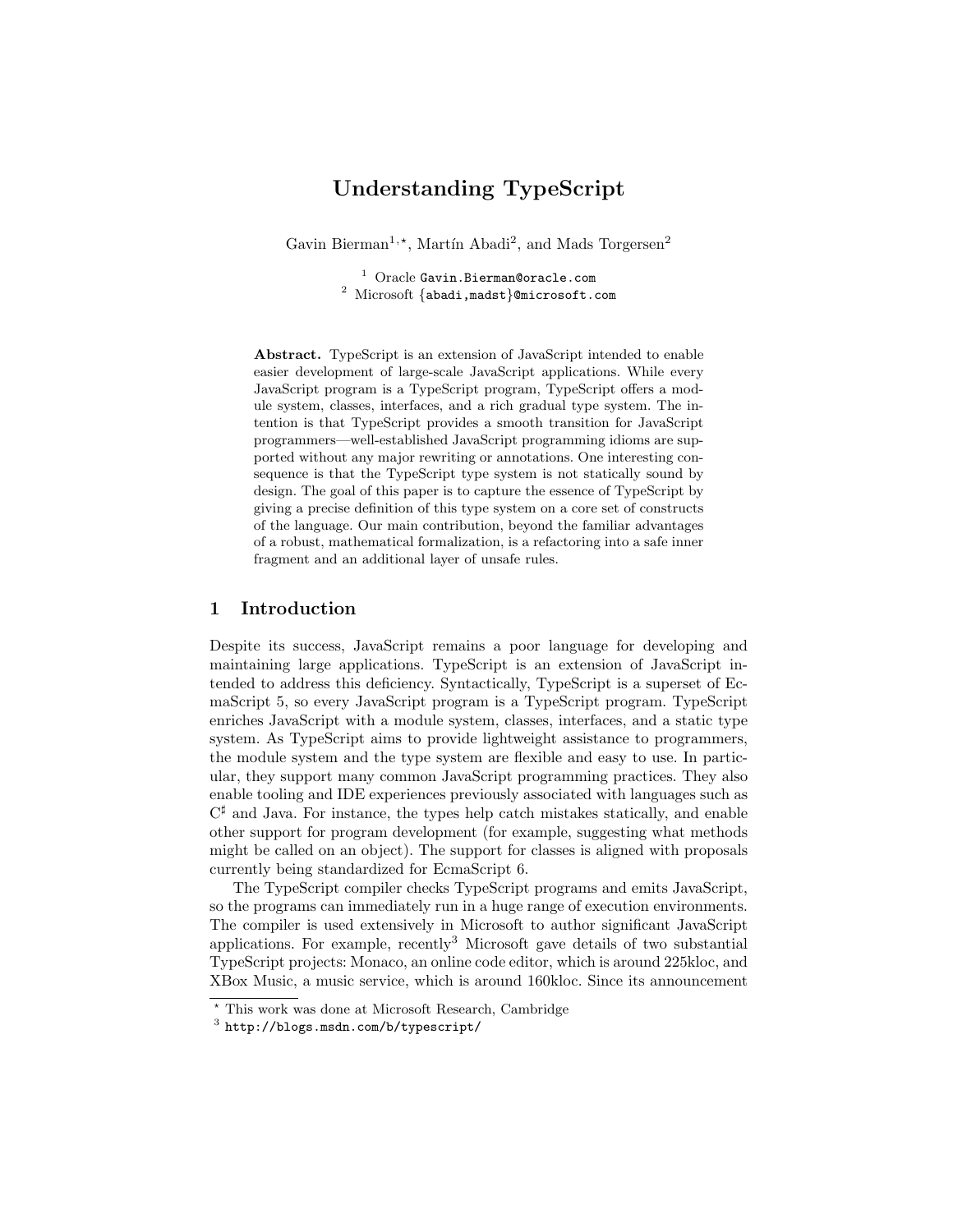in late 2012, the compiler has also been used outside Microsoft, and it is opensource.

The TypeScript type system comprises a number of advanced constructs and concepts. These include structural type equivalence (rather than by-name type equivalence), types for object-based programming (as in object calculi), gradual typing (in the style of Siek and Taha [14]), subtyping of recursive types, and type operators. Collectively, these features should contribute greatly to a harmonious programming experience. One may wonder, still, how they can be made to fit with common JavaScript idioms and codebases. We regard the resolution of this question as one of the main themes in the design of TypeScript.

Interestingly, the designers of TypeScript made a conscious decision not to insist on static soundness. In other words, it is possible for a program, even one with abundant type annotations, to pass the TypeScript typechecker but to fail at run-time with a dynamic type error—generally a trapped error in ordinary JavaScript execution environments. This decision stems from the widespread usage of TypeScript to ascribe types to existing JavaScript libraries and codebases, not just code written from scratch in TypeScript. It is crucial to the usability of the language that it allows for common patterns in popular APIs, even if that means embracing unsoundness in specific places.

The TypeScript language is defined in a careful, clear, but informal document [11]. Naturally, this document contains certain ambiguities. For example, the language permits subtyping recursive types; the literature contains several rules for subtyping recursive types, not all sound, and the document does not say exactly which is employed. Therefore, it may be difficult to know exactly what is the type system, and in what ways it is sound or unsound.

Nevertheless, the world of unsoundness is not a shapeless, unintelligible mess, and unsound languages are not all equally bad (nor all equally good). In classical logic, any two inconsistent theories are equivalent. In programming, on the other hand, unsoundness can arise from a great variety of sins (and virtues). At a minimum, we may wish to distinguish blunders from thoughtful compromises many language designers and compiler writers are capable of both.

The goal of this paper is to describe the essence of TypeScript by giving a precise definition of its type system on a core set of constructs of the language. This definition clarifies ambiguities of the informal language documentation. It has led to the discovery of a number of unintended inconsistencies and mistakes both in the language specification and in the compiler, which we have reported to the TypeScript team; fortunately, these have been relatively minor and easy to correct. It also helps distinguish sound and unsound aspects of the type system: it provides a basis for partial soundness theorems, and it isolates and explains the sources of unsoundness.

Specifically, in this paper, we identify various core calculi, define precisely their typing rules and, where possible, prove properties of these rules, or discuss why we cannot. The calculi correspond precisely to TypeScript in that every valid program in a given calculus is literally an executable TypeScript program. Since our work took place before the release of TypeScript 1.0, we based it on earlier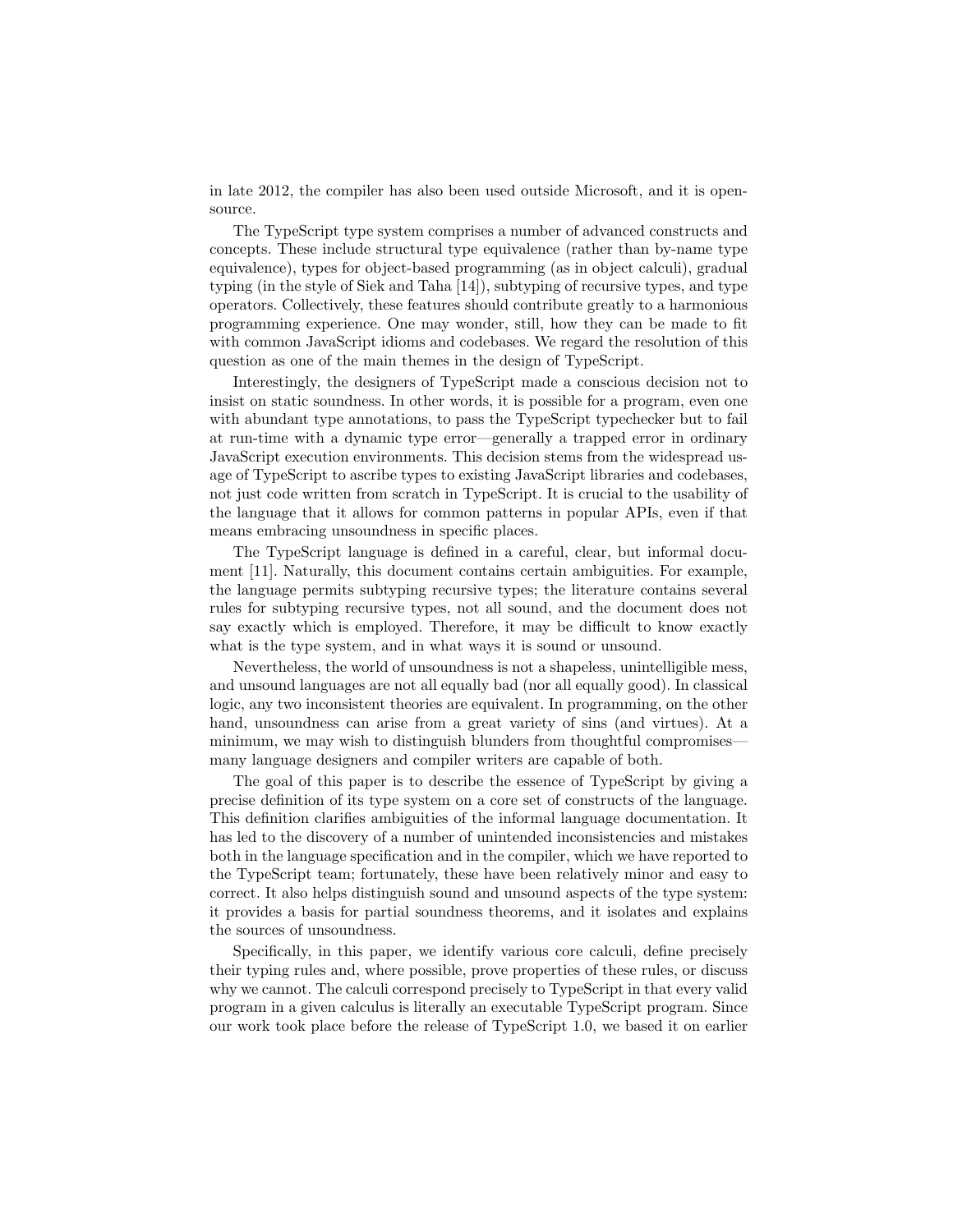versions, in particular TypeScript 0.9.5, which is almost identical to TypeScript 1.0 in most respects; the main differences concern generics. As the design of generics evolved until quite recently, in this paper we restrict attention to the non-generic fragment. Fortunately, for the most part, generics are an orthogonal extension.

The rest of the paper is organized as follows: In  $\S2$  we give an informal overview of the design goals of TypeScript. In §3 we give the syntax for a core, featherweight calculus, FTS. In §4 we define safeFTS, a safe, featherweight fragment of TypeScript, by giving details of a type system. In §5 we give an operational semantics for FTS and show how safeFTS satisfies a type soundness property. In §6 we extend the type system of safeFTS obtaining a calculus we refer to as 'production' FTS, or prodFTS for short. This calculus should be thought of as the featherweight fragment of the full TypeScript language, so it is not statically type sound, by design. We characterize the unsound extensions to help understand why the language designers added them. In §7 we give an alternative formulation of the assignment compatibility relation for prodFTS that is analogous to the consistent-subtyping relation of Siek and Taha [14]. We are able to prove that this relation is equal to our original assignment compatibility relation. We briefly review related work in §8 and conclude in §9.

# 2 The Design of TypeScript

The primary goal of TypeScript is to give a statically typed experience to JavaScript development. A syntactic superset of JavaScript, it adds syntax for declaring and expressing types, for annotating properties, variables, parameters and return values with types, and for asserting the type of an expression. This paper's main aim is to formalize these type-system extensions.

TypeScript also adds a number of new language constructs, such as classes, modules, and lambda expressions. The TypeScript compiler implements these constructs by translation to JavaScript (EcmaScript 5). However, these constructs are essentially back-ports of upcoming (EcmaScript 6) JavaScript features and, although they interact meaningfully with the type system, they do not affect its fundamental characteristics.

The intention of TypeScript is not to be a new programming language in its own right, but to enhance and support JavaScript development. Accordingly, a key design goal of the type system is to support current JavaScript styles and idioms, and to be applicable to the vast majority of the many existing—and very popular—JavaScript libraries. This goal leads to a number of distinctive properties of the type system:

Full erasure: The types of a TypeScript program leave no trace in the JavaScript emitted by the compiler. There are no run-time representations of types, and hence no run-time type checking. Current dynamic techniques for "type checking" in JavaScript programs, such as checking for the presence of certain properties, or the values of certain strings, may not be perfect, but good enough.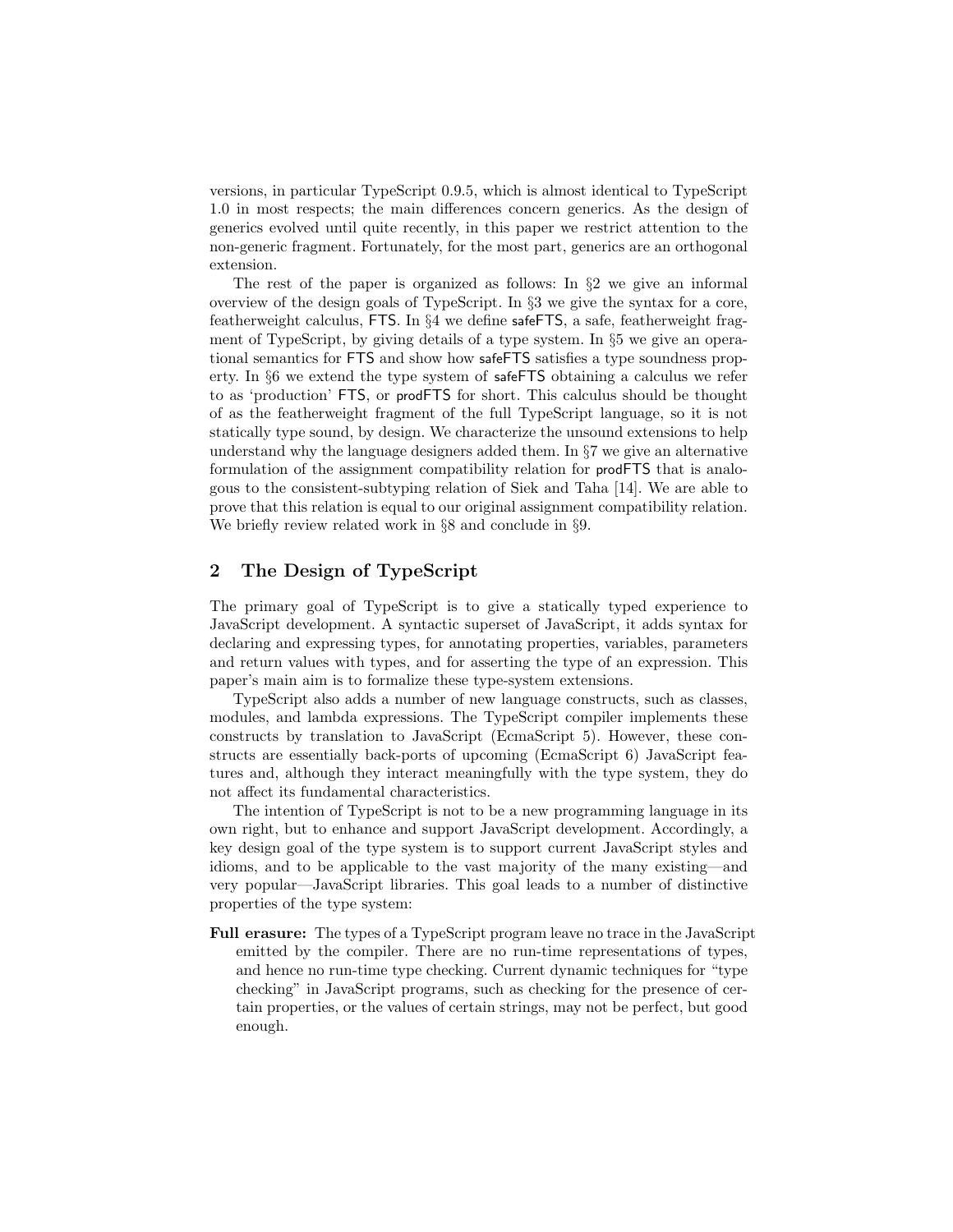- Structural types: The TypeScript type system is structural rather than nominal. Whilst structural type systems are common in formal descriptions of object-oriented languages [1], most industrial mainstream languages, such as Java and  $C^{\sharp}$ , are nominal. However, structural typing may be the only reasonable fit for JavaScript programming, where objects are often built from scratch (not from classes), and used purely based on their expected shape.
- Unified object types: In JavaScript, objects, functions, constructors, and arrays are not separate kinds of values: a given object can simultaneously play several of these roles. Therefore, object types in TypeScript can not only describe members but also contain call, constructor, and indexing signatures, describing the different ways the object can be used. In Featherweight Type-Script, for simplicity, we include only call signatures; constructor and index signatures are broadly similar.
- Type inference: TypeScript relies on type inference in order to minimize the number of type annotations that programmers need to provide explicitly. JavaScript is a pretty terse language, and the logic shouldn't be obscured by excessive new syntax. In practice, often only a small number of type annotations need to be given to allow the compiler to infer meaningful type signatures.
- Gradual typing: TypeScript is an example of a gradual type system [14], where parts of a program are statically typed, and others dynamically typed through the use of a distinguished dynamic type, written any. Gradual typing is typically implemented using run-time casts, but that is not practical in TypeScript, because of type erasure. As a result, typing errors not identified statically may remain undetected at run-time.

The last point is particularly interesting: it follows from the view that an unsound type system can still be extremely useful. The significant initial uptake of TypeScript certainly suggests that this is the case. While the type system can be wrong about the shape of run-time structures, the experience thus far indicates that it usually won't be. The type system may not be good enough for applications that require precise guarantees (e.g., as a basis for performance optimizations, or for security), but it is more than adequate for finding and preventing many bugs, and, as importantly, for powering a comprehensive and reliable tooling experience of auto-completion, hover tips, navigation, exploration, and refactoring.

In addition to gradual typing, a few other design decisions deliberately lead to type holes and contribute to the unsoundness of the TypeScript type system.

- Downcasting: The ability to explicitly downcast expressions is common in most typed object-oriented languages. However, in these languages, a downcast is compiled to a dynamic check. In TypeScript, this is not the case, as no trace of the type system is left in the emitted code. So incorrect downcasts are not detected, and may lead to (trapped) run-time errors.
- Covariance: TypeScript allows unsafe covariance of property types (despite their mutability) and parameter types (in addition to the contravariance that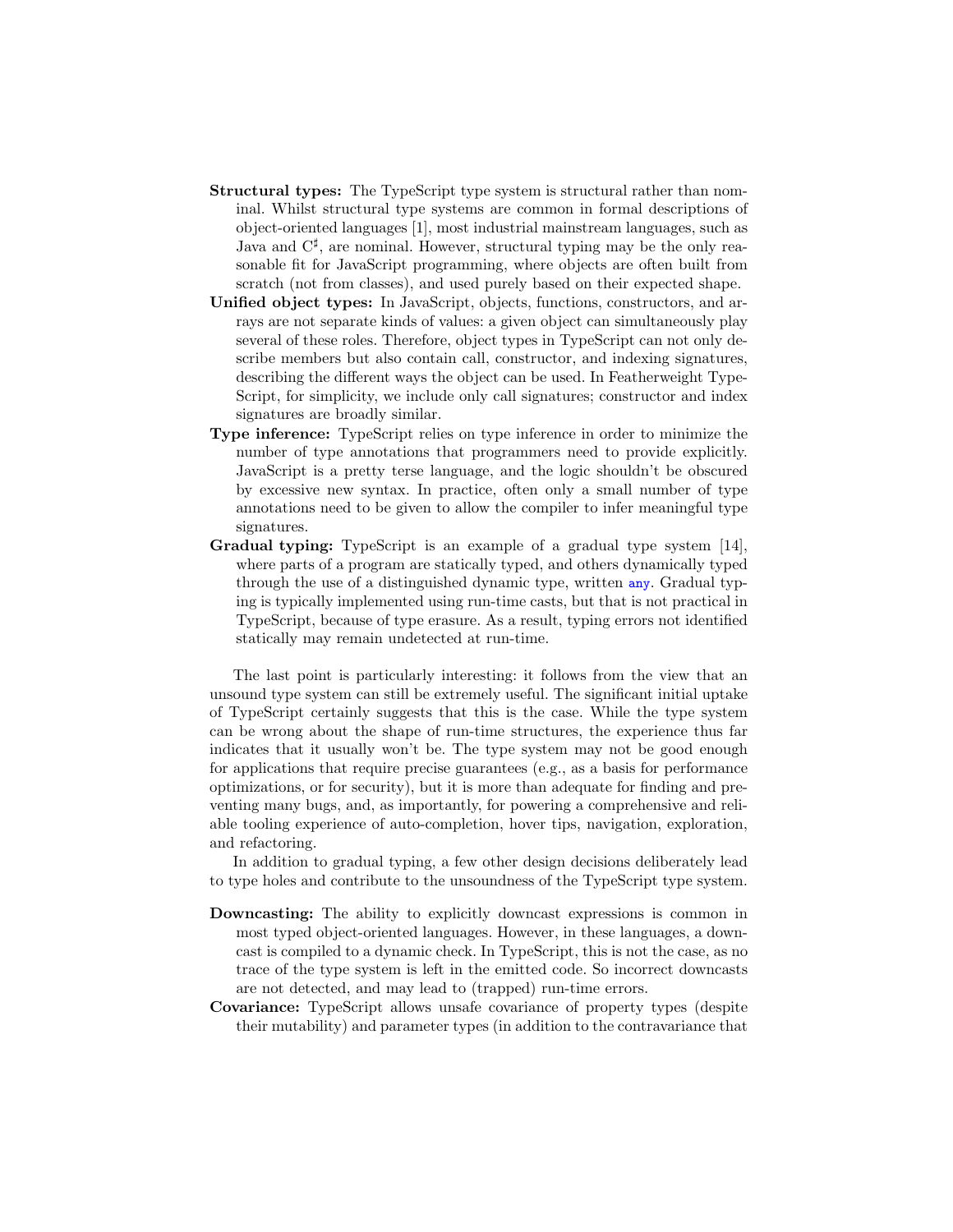is the safe choice). Given the ridicule that other languages have endured for this decision, it may seem like an odd choice, but there are significant and sensible JavaScript patterns that just cannot be typed without covariance.

Indexing: A peculiar fact of JavaScript is that member access through dot notation is just syntactic sugar for indexing with the member name as a string. Full TypeScript permits specifying indexing signatures, but (in their absence) allows indexing with any string. If the string is a literal that corresponds to a property known to the type system, then the result will have the type of that member (as usual with the dot notation). On the other hand, if the string is not a literal, or does not correspond to a known member, then the access is still allowed, and typed as any. Again, this aspect of TypeScript corresponds to common JavaScript usage, and results in another hole in the type system.

One further source of unsoundness may be the treatment of recursive definitions of generic type operators. Deciding type equivalence and subtyping in a structural type system with such definitions is notoriously difficult. Some versions of these problems are equivalent to the equivalence problem for deterministic pushdown automata [15], which was proved decidable relatively recently [13], and which remains a challenging research subject. We do not discuss these points further because we focus on the non-generic fragment of TypeScript, as explained above.

# 3 Featherweight TypeScript

In this section we define the syntax of a core calculus, Featherweight TypeScript (FTS). As mentioned in the introduction, this core calculus covers the nongeneric part of TypeScript. To elucidate the design of TypeScript we will refactor the type system into two parts, which we then add to FTS and consider the results as two separate calculi: a 'safe' calculus containing none of the type holes, safeFTS and a complete, 'production' calculus, prodFTS.

Analogously to Featherweight Java [10], our calculi are small and there is a direct correspondence between our calculi and TypeScript: every safeFTS and prodFTS program is literally an executable TypeScript program. (We also make extensive use of the Featherweight Java 'overbar' notation.) However, our calculi are considerably more expressive than Featherweight Java as we retain many impure features that we view as essential to TypeScript programming, such as assignments, variables, and statements.

In this section we define the syntax of our core calculus. The safeFTS type system is defined in §4 and the prodFTS type system is defined in §6.

| FTS expressions. |
|------------------|
|                  |

| $e, f ::=$     | Expressions    |  |
|----------------|----------------|--|
| х              | Identifier     |  |
|                | Literal        |  |
| $\overline{a}$ | Object literal |  |
|                |                |  |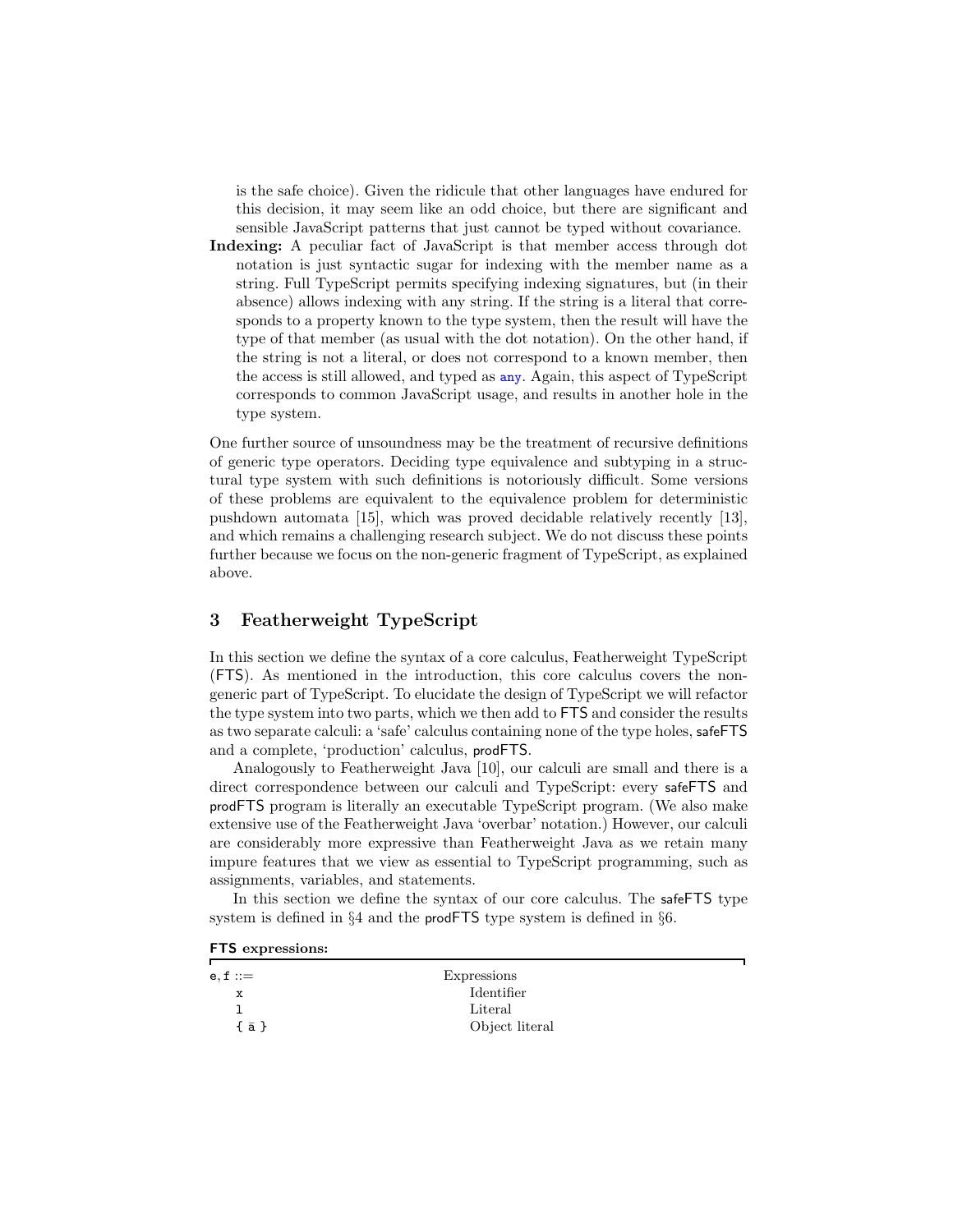| $e = f$                    | Assignment operator             |  |
|----------------------------|---------------------------------|--|
| $e \oplus f$               | Binary operator                 |  |
| e.n                        | Property access                 |  |
| e[f]                       | Computed property access        |  |
| $e(\overline{f})$          | Function call                   |  |
| $T>e$                      | Type assertion                  |  |
| function $c \{ \bar{s} \}$ | Function expression             |  |
| $a ::= n: e$               | Property assignment             |  |
| $c ::=$                    | Call signature                  |  |
| $(\bar{p})$                | Parameter list                  |  |
| $(\bar{p}):T$              | Parameter list with return type |  |
| $p ::=$                    | Parameter                       |  |
| X                          | Identifier                      |  |
| x:T                        | Typed identifier                |  |
|                            |                                 |  |

As TypeScript includes JavaScript as a sublanguage, thus Featherweight Type-Script contains what can be thought of as Featherweight JavaScript. We highlight in grey the constructs that are new to TypeScript and not part of JavaScript.

FTS expressions include literals, 1, which can be a number  $n$ , a string  $s$ , or one of the constants true, false, null, or undefined.<sup>4</sup> We assume a number of built-in binary operators, such as  $==, \ge, \le,$  and  $\overline{\cdot}$ . In the grammar we use  $\oplus$ to range over all the binary operators, and do not specify them further as their meaning is clear. We assume that  $x$ ,  $y$ , and  $z$  range over valid identifiers and  $n$ ranges over property names. We also assume that the set of identifiers includes the distinguished identifier this which cannot be used as a formal parameter or declared as a local.

FTS supports both property access and computed property access. Function expressions extend those of JavaScript by optionally including parameter and return type annotations on call signatures. (TypeScript also features a more compact 'arrow' form for function expressions; for example one can write  $(x) \Rightarrow x+1$ instead of the more verbose function  $(x) \{ return x + 1; \}$ .

| $s, t ::=$                              | Statement                                |
|-----------------------------------------|------------------------------------------|
| е;                                      | Expression statement                     |
| if (e) $\{\bar{s}\}$ else $\{\bar{t}\}$ | If statement                             |
| return;                                 | Return statement                         |
| return e;                               | Return value statement                   |
| v;                                      | Variable statement                       |
| $u, v ::=$                              | Variable declaration                     |
| var x:T                                 | Uninitialized typed variable declaration |
| $var x: T = e$                          | Initialized typed variable declaration   |
| var x                                   | Uninitialized variable declaration       |
| $var x = e$                             | Initialized variable declaration         |
|                                         |                                          |

FTS statements:

<sup>4</sup> JavaScript somewhat confusingly supports two primitive values: null (an object) and undefined which, for example, is returned when accessing a non-existent property.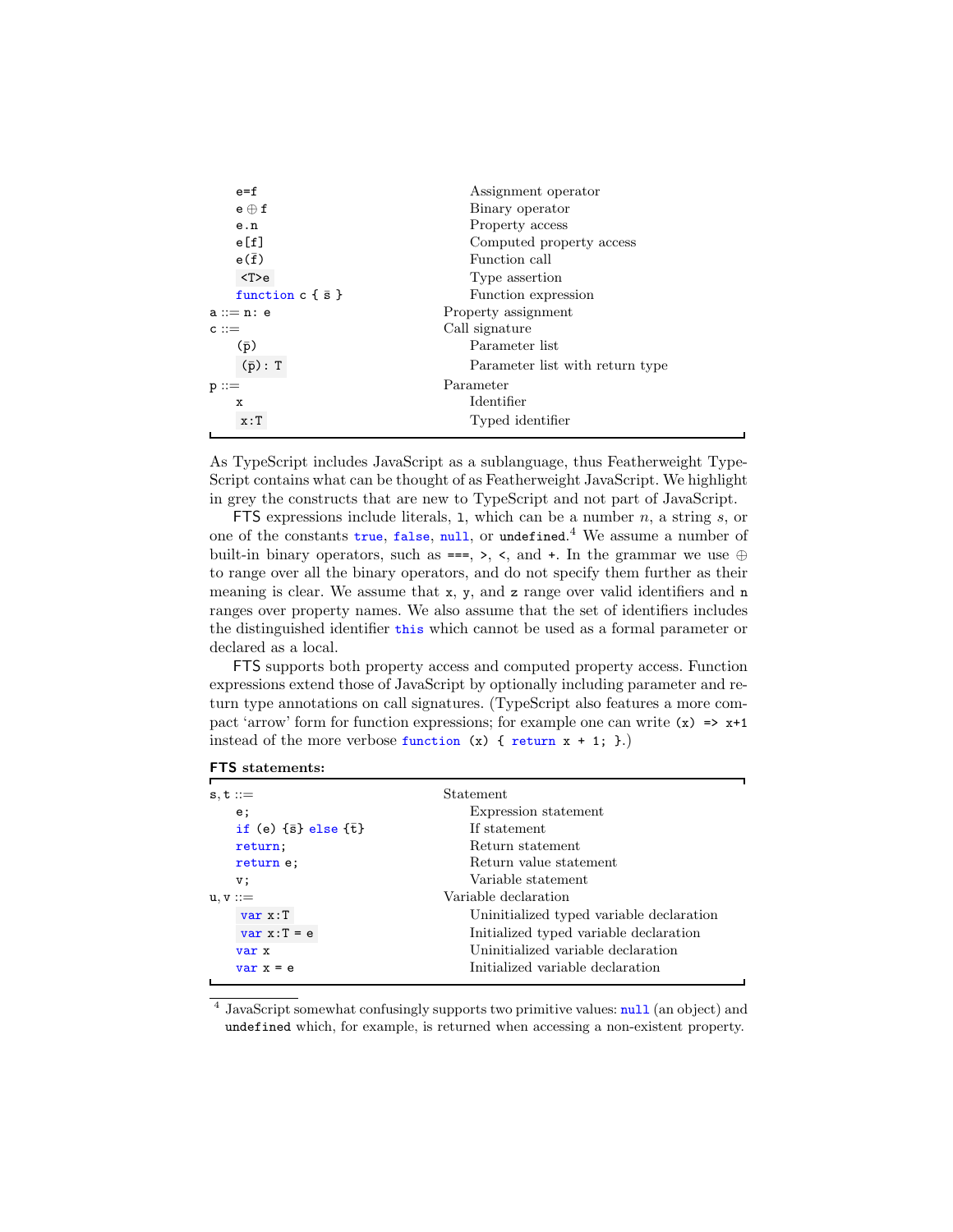For the sake of compactness, we support conditional statements but not conditional expressions. Variable declarations are extended from JavaScript to include optional type annotations.

| $R, S, T ::=$              | Type                |  |
|----------------------------|---------------------|--|
| any                        | Any type            |  |
| $\mathbf P$                | Primitive type      |  |
| 0                          | Object type         |  |
| $P ::=$                    | Primitive type      |  |
| number                     | Number              |  |
| string                     | String              |  |
| boolean                    | Boolean type        |  |
| void                       | Void type           |  |
| Null                       | Null type           |  |
| Undefined                  | Undefined type      |  |
| $0 ::=$                    | Object type         |  |
| I                          | Interface type      |  |
| L                          | Literal type        |  |
| $L ::= \{ \overline{M} \}$ | Object type literal |  |
| $M, N ::=$                 | Type member         |  |
| n: T                       | Property            |  |
| $(\bar{x}: \bar{S}): T$    | Call signature      |  |
|                            |                     |  |

FTS types:

FTS types fall into three categories: primitive types, object types, and a distinguished type, written any.

The primitive types include the run-time primitive types of JavaScript: number for 64 bit IEEE 754 floating point numbers, string for Unicode UTF-16 strings, and boolean to denote the boolean values. The void type denotes an absence of a value, which arises from running a function that simply returns without giving a result. There are no values of this type. There are two further types, Null and Undefined, that are expressible but not denotable; we write them in italics to further emphasize their special status. In other words, these two types cannot be referenced in valid TypeScript programs, but they arise within the typing process.

FTS object types consist of interface types and literal types. For compactness, we do not support classes in FTS. At the level of the type system, classes are secondary, and do not add any significant new issues, but complicate the formalization of the language and the operational semantics. For that reason we omit them, but do keep interfaces. Similarly we drop array, function, and constructor type literals. FTS supports object type literals, whose type members can include properties and call signatures. The inclusion of call signature properties enable us to encode function literal types; for example the type  $(x:S) \Rightarrow T$  can be encoded as the type  $\{(x:S): T\}$ . We refer to an object type literal that contains a call signature as a callable type, and we assume a predicate callable that returns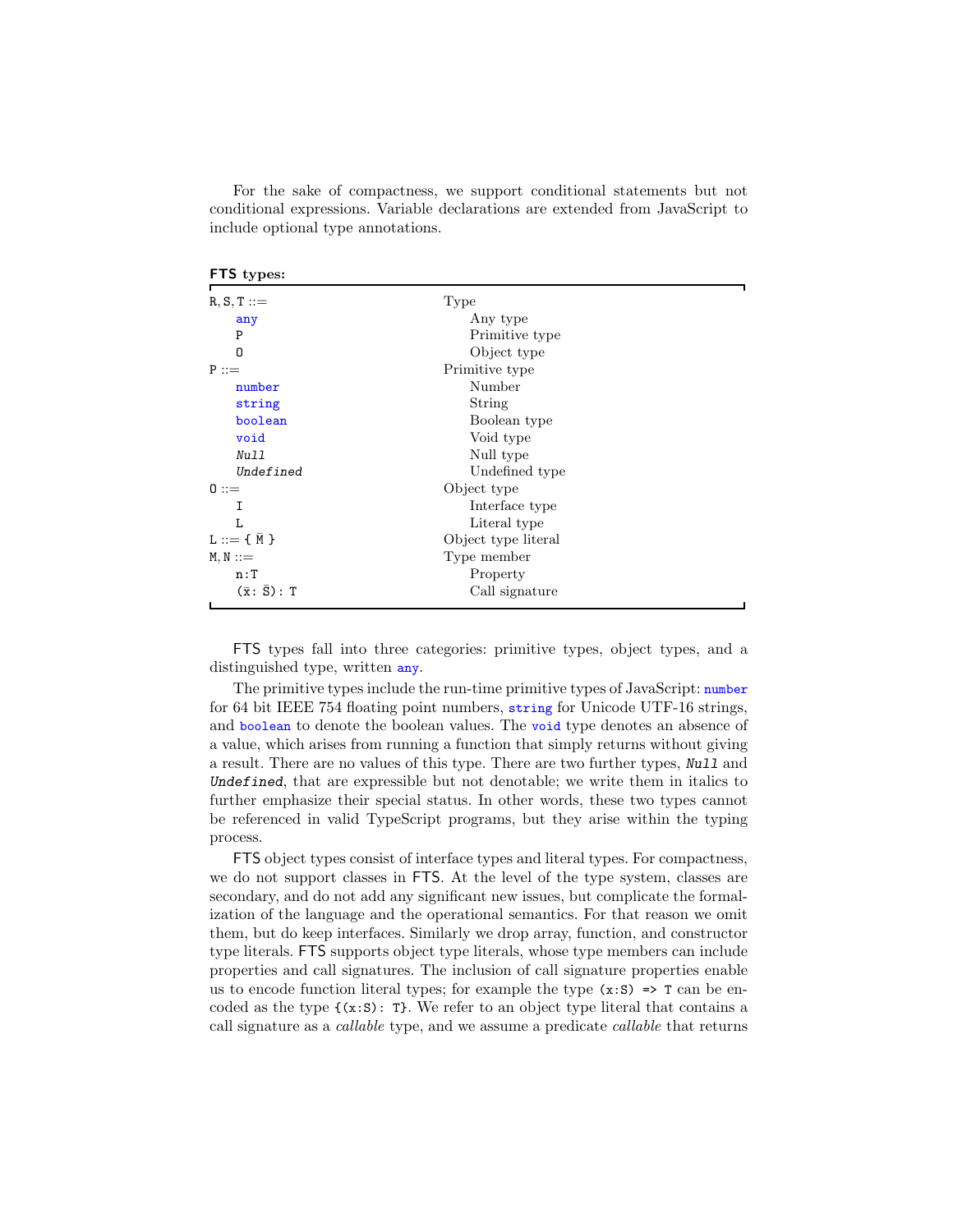true if the type contains a call signature.<sup>5</sup> It is important to note that the type { } (i.e., the empty object type literal) is a valid type. In addition, TypeScript has a number of predefined interfaces that are always in scope in TypeScript programs. For the purposes of this paper, these interfaces are Object, Function, String, Number, and Boolean.

FTS declaration:

| $D ::=$ |                                             | Interface declaration |
|---------|---------------------------------------------|-----------------------|
|         | interface $I \{ \overline{M} \}$            |                       |
|         | interface I extends $\bar{I} \{ \bar{M} \}$ | $(I$ non-empty)       |

FTS supports only one form of declaration: an interface. An interface allows a name to be associated with an object type. Thus, a declaration interface I { $\overline{M}$  } associates with the name I the object type literal  $\{\bar{M}\}$ . However, a couple of subtleties arise. First, interfaces can be recursive; and indeed a collection of interface declarations can be mutually recursive. Also, interfaces can inherit from zero or more base types (which, in the case of FTS must be interfaces). In this case an interface has all the members defined in its immediate declaration and furthermore all the members of the base types.

In TypeScript this process of inheritance is further complicated by the notion of an interface hiding members of its base types, but for FTS we shall make the simplifying assumption that no hiding is possible. We do not model the notion of private members; in FTS all members are public.

An interface table  $\Sigma$  is a map from an interface name I to an interface declaration D. A program is then a pair  $(\Sigma, \bar{s})$  of an interface table and a sequence of statements. In order to reduce notational overload, we assume a single fixed interface table  $\Sigma$ . The interface table induces relationships between types (subtyping and assignment compatibility); these relations are defined in later sections.

The given interface table must satisfy some familiar sanity conditions:

- 1.  $\Sigma(\mathbf{I}) = \text{interface } \mathbf{I} \dots \text{ for every } \mathbf{I} \in \text{dom}(\Sigma);$
- 2. for every interface name I appearing anywhere in  $\Sigma$ , it is the case that  $\mathbf{I} \in dom(\Sigma)$ ; and
- 3. there are no cycles in the dependency graph induced by the extends clauses of the interface declarations defined in  $\Sigma$ .

This last point rules out declarations such as the following:

```
// Error: Self-cyclic extends clause
interface I extends I { ... }
// Error: Cyclic extends clauses
interface J extends K { ... }
interface K extends J { ... }
```
<sup>&</sup>lt;sup>5</sup> In FTS we do not support functions with multiple call signatures and thus we ignore the process of overloading resolution in TypeScript.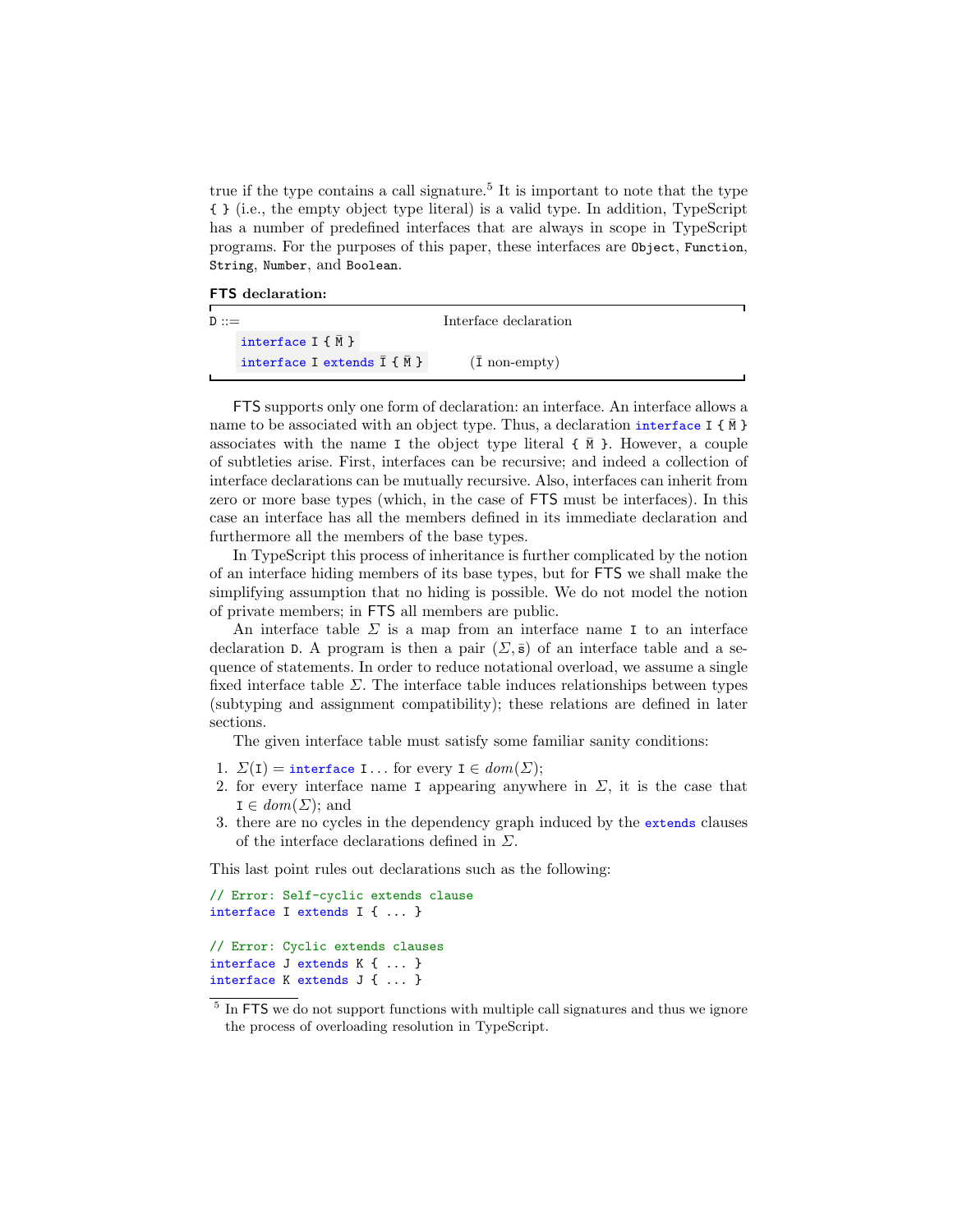Throughout the rest of the paper, we write  $\Gamma$  to denote a type environment, which is a function from identifiers to types. We write  $\Gamma, \mathbf{x}$ : T to denote the extension of the type environment  $\Gamma$  with the mapping of identifier x to type T. This extension is defined only if  $x \notin dom(\Gamma)$ . In some cases we need to override a function mapping; we write  $\Gamma \oplus x$ : T to denote the function that maps x to T, and otherwise maps an identifier  $y \neq x$  to  $\Gamma(y)$ .

# 4 Safe Featherweight TypeScript (safeFTS)

In this section we define the safeFTS calculus which adds a type system to the FTS calculus defined in the previous section. As suggested by its name, this type system, although a subsystem of the full TypeScript type system, has familiar safety properties. (These properties are treated in §5.)

Our first step is to define an important type relation in TypeScript: assignment compatibility [11, §3.8.3]. This relation is written  $s \leq \tau$  and captures the intuition that a value of type S can be assigned to a value of type T. However, the presence of interfaces immediately makes this relation a little tricky to define. For example, consider the following interface declaration.

```
interface I {
  a : number,
   (x: string): I}
```
As TypeScript has a structural type system, this actually defines a type I which is described by the following equation.

```
I = \{ a : number, (x: string): I \}
```
A value of type I is an object with a property a of type number, and a function that maps strings to values of type I. Clearly this is equivalent to an object with a property a of type number, and a function that maps strings to objects with a property a of type number, and a function that maps strings to values of type I, and so on, *ad infinitum*. The language specification notes this potential infinite expansion [11, §3.8.1] but gives few details about how it is to be dealt with. (Indeed, the discussion of types excludes any mention of interface names, which are assumed to have been replaced by their definitions.)

Fortunately, this equi-recursive treatment of recursive types has a pleasant, but slightly less well-known formalization that views types as (finite or infinite) trees, uses greatest fixed points to define type relationships, and coinduction as a proof technique. We give only the basic definitions but the excellent survey article [6] offers further details.

We represent types as possibly infinite trees, with nodes labelled by a symbol from the set  $O = \{\text{any}, \text{null}, \text{undefined}, \text{boolean}, \text{number}, \text{string}, \{\}, \rightarrow\}.$  The branches are labelled with a name taken from the set  $B = X \cup N \cup \{ret, cs\},\$ where **x** is the set of FTS identifiers, N is the set of FTS property names, and ret∉ X and cs∉ N are distinguished names (used to signify a return type and a call signature). We write  $B^*$  for the set of sequences of elements  $b \in B$ . The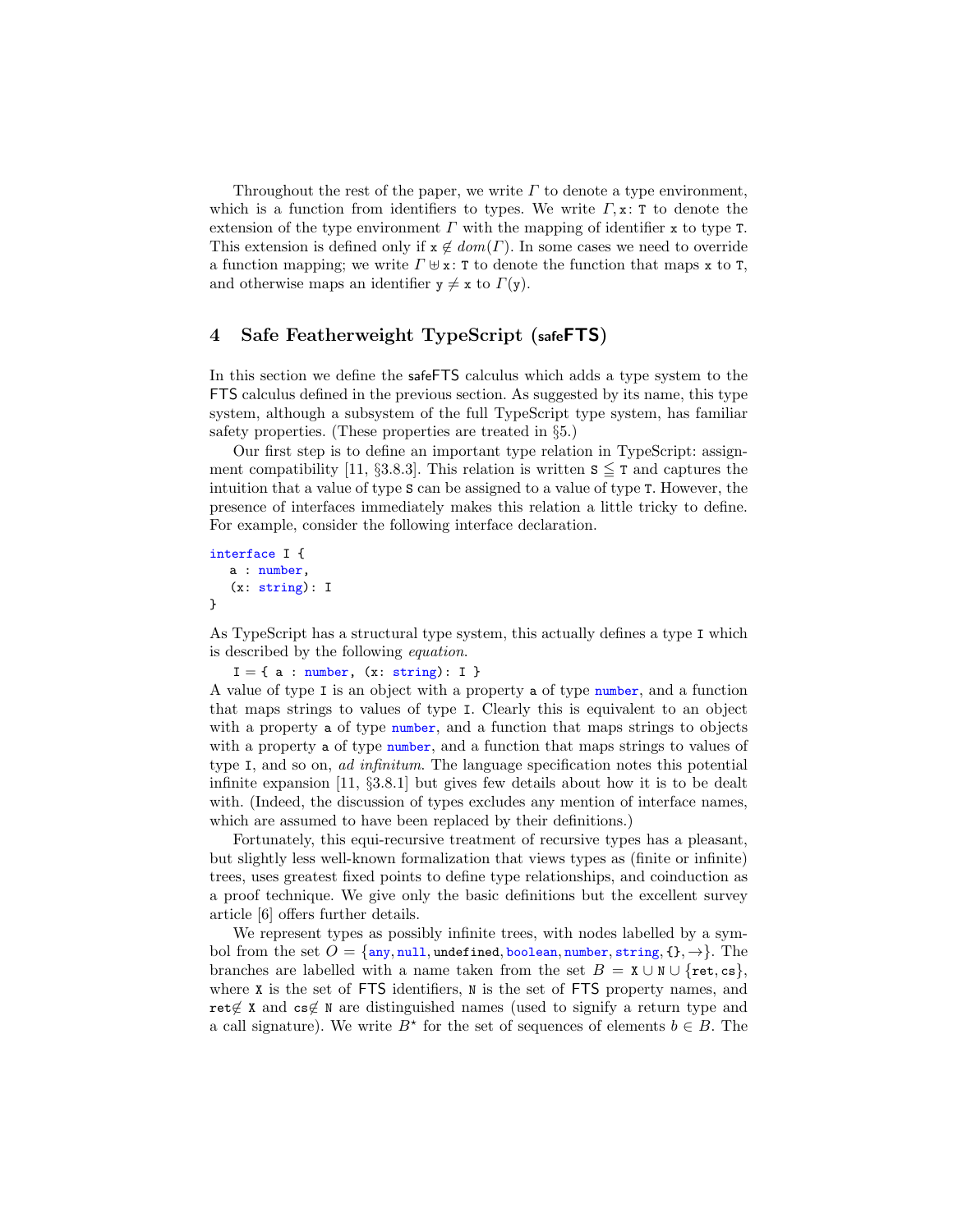empty sequence is written  $\bullet$ , and if  $\pi$  and  $\pi'$  are sequences, then we write  $\pi \cdot \pi'$ for the concatenation of  $\pi$  and  $\pi'$ .

**Definition 1.** A tree type is a partial function  $T: B^* \to O$  such that:

- $T(\bullet)$  is defined.
- If  $T(\pi \cdot \sigma)$  is defined then  $T(\pi)$  is defined.
- $-If T(\pi) = \{f \text{ then } \exists P \subseteq (N \cup \{cs\}).P = \{n_1, \ldots, n_p\} \text{ such that } T(\pi \cdot n_1), \ldots, T(\pi \cdot n_p) = \{n_1, \ldots, n_p\}$  $n_p$ ) are defined and  $\forall b \in B.b \notin P$  implies  $T(\pi \cdot b)$  is undefined.
- $-I \circ f \circ f(\pi) \implies \text{then } \exists X \subseteq X \times X = \{x_1, \ldots, x_p\} \text{ such that } \tau(\pi \cdot x_1), \ldots, \tau(\pi \cdot x_p)$ and  $T(\pi \cdot ret)$  are defined and  $\forall b \in B.b \notin X$  implies  $T(\pi \cdot b)$  is undefined.
- If T(π) ∈ {any, Null, Undefined, boolean, number, string} then ∀b ∈ B.T(π·b) is undefined.

The set of all tree types is written  $\mathcal T$ . For notational convenience, we write any for the tree T with  $T(\bullet) = \frac{any}{n}$ , and likewise for the other nullary type constructors. If  $T_1$  and  $T_2$  are types, then we write  $\{n_1:T_1,n_2:T_2\}$  for the tree type T such that  $T(\bullet) = \{$ ,  $T(n_1) = T_1$ , and  $T(n_2) = T_2$ . Similarly, if  $T_1$  and  $T_2$  are types, then we write  $\{(x:T_1): T_2\}$  for the tree type T such that  $T(\bullet) = \{\}, T(\text{cs}) = \rightarrow$ ,  $T(\mathbf{cs} \cdot \mathbf{x}) = T_1$  and  $T(\mathbf{cs} \cdot \mathbf{ret}) = T_2$ . We restrict our attention to finitely branching trees, but trees may well still be infinite.

**Definition 2.** Two tree types  $S$  and  $T$  are assignment compatible if the pair  $(S, T)$ is in the greatest fixed point of the following function  $\mathcal{A} \colon \mathcal{P}(\mathcal{T} \times \mathcal{T}) \to \mathcal{P}(\mathcal{T} \times \mathcal{T})$ .

$$
\mathcal{A}(R) = \{(S, S) \mid S \vdash \diamond\} \cup \{(S, any) \mid S \vdash \diamond\} \cup \{(Underined, T) \mid T \vdash \diamond\} \cup \{(Null, T) \mid T \vdash \diamond \text{ and } T \neq \text{Undefined}\} \cup \{(P, T) \mid (\mathcal{I}(P), T) \in R\} \cup \{(\{ \overline{N}_0, \overline{N}_1 \}, \{ \overline{N}_2 \} \}) \mid \{ \overline{N}_0, \overline{N}_1 \} \vdash \diamond \text{ and } \overline{N}_1 \sim \overline{N}_2 \} where \ n_1 : T_1 \sim n_2 : T_2 \text{ if } n_1 \equiv n_2 \text{ and } T_1 \equiv T_2 (\overline{x} : \overline{S}) : R_0 \sim (\overline{y} : \overline{T}) : R_1 \text{ if } (\overline{T}, \overline{S}) \in R, R_1 \neq \text{void and } (R_0, R_1) \in R (\overline{x} : \overline{S}) : R \sim (\overline{y} : \overline{T}) : \text{void if } (\overline{T}, \overline{S}) \in R
$$

In this definition we make use of a wellformedness predicate on types, written  $S \vdash \diamond$ , whose simple definition we omit for lack of space. We also make use of a helper function,  $I$ , to replace a primitive type (boolean, number, string) with its associated interface type (Boolean, Number, String, respectively).

We can also define assignment compatibility using a familiar collection of inference rules, but it should be noted this is a coinductively defined relation. We use double horizontal lines to emphasize this distinction.

safe**FTS** assignment compatibility:  $S \leq T$  and  $M_0 \leq M_1$ 

$$
\begin{array}{ll}\n\underline{s \vdash \diamond}_{S \leq S} \text{ [A-Ref] } & \xrightarrow{S \vdash \diamond}_{S \leq \text{any}} \text{[A-AnyR]} & \xrightarrow{T \vdash \diamond}_{\text{Underined} \leq T} \text{[A-Under]} \\
\underline{\text{T} \vdash \diamond} & \text{T} \neq \text{Underined} \\
\underline{\text{T} \vdash \diamond} & \text{T} \neq \text{Underined} \\
\underline{\text{Null} \leq T}} & \text{[A-Null]} & \xrightarrow{\mathcal{I}(P) \leq T} \text{[A-Prim]} \\
\end{array}
$$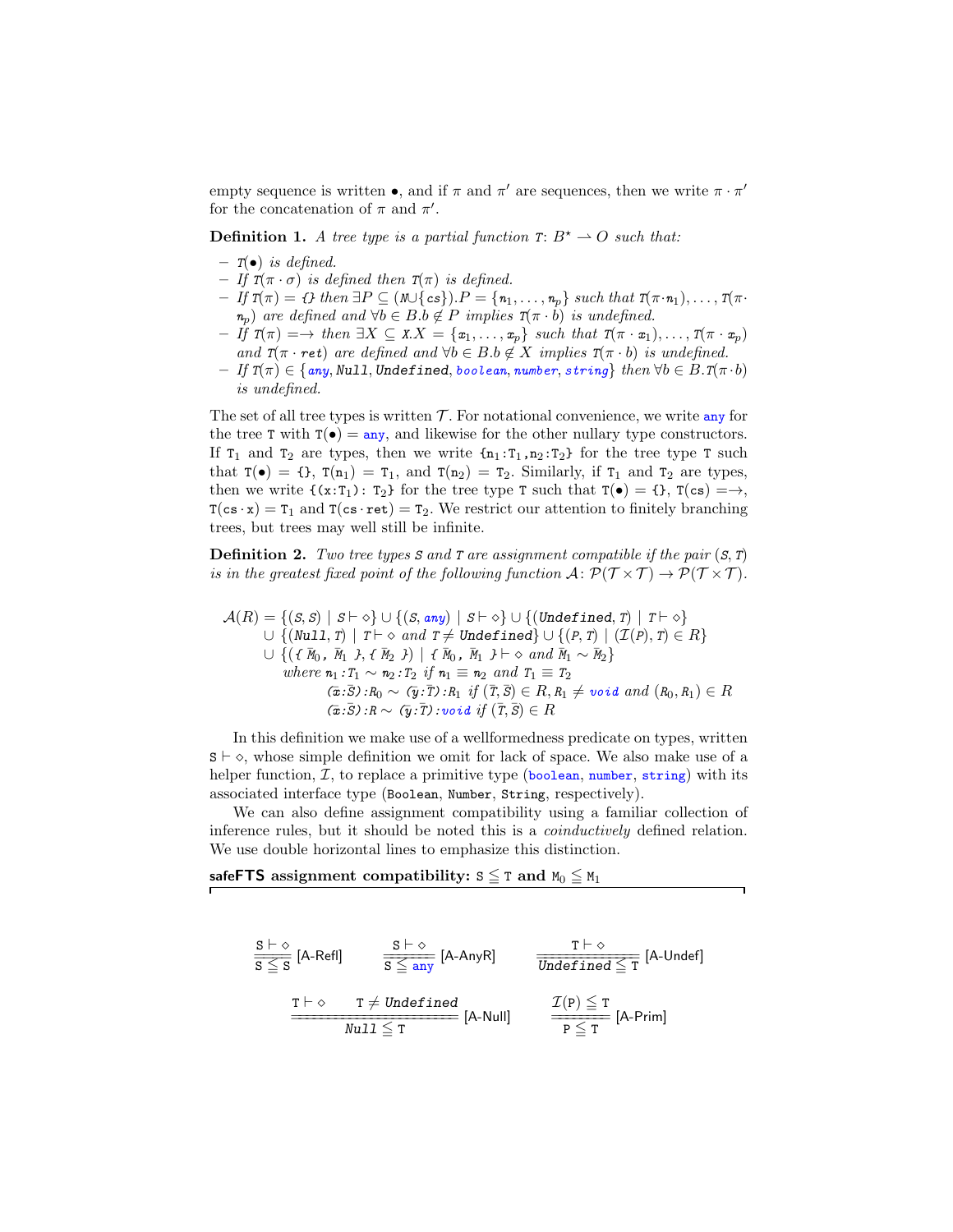$$
\begin{array}{ll}\frac{\{\ \overline{N}_0,\overline{M}_1\ \}\vdash \diamond \quad \quad \overline{N}_1\leqq \overline{M}_2}{\{\ \overline{N}_0,\overline{M}_1\ \}\leqq \{\ \overline{M}_2\ \} }\end{array} \quad\quad[\text{A-Object}] \qquad \qquad \begin{array}{ll} \text{n:} \text{T} \leqq \text{n:} \text{T} \ [\text{A-Prop}] \\\\ \text{n:} \text{T} \leqq \text{n:} \text{T} \ [\text{A-Prop}] \\\\ \end{array}
$$

Rule [A-Refl] states that any type can be assigned to itself, and rule [A-AnyR] that any type can be assigned to any. In rule [A-Undef] the type Undefined can be assigned to any type; and in rule [A-Null] the type Null can be assigned to any type except Undefined. The effect of these rules is that, when viewing assignment compatibility as an order, Undefined is the least type, Null is below any user-defined type, and that all types are below any, which is the top type. Rule [A-Prop] states that assignment compatibility is invariant on property members, and rules [A-CS] and [A-CS-Void] capture the fact that assignment compatibility is contra-/co-variant on call signatures.

Note that there is no explicit transitivity rule for assignment compatibility, but for safeFTS it is derivable.

### Lemma 1 (Transitivity derived rule).

- 1. If  $s \leq r$  and  $r \leq v$  then  $s \leq v$
- 2. If  $M_0 \leq M_1$  and  $M_1 \leq M_2$  then  $M_0 \leq M_2$

The proof of this lemma is analogous to that of Gapeyev et al.'s Theorem 4.7 [6].

The type system for TypeScript, and hence safeFTS, consists of two interdefined typing relations: one where type information is inferred and one where some type context is taken into account when a type is inferred. In this respect, TypeScript is reminiscent of local type inference systems [12], but the detail is different. The first relation is written  $\Gamma \vdash e: \tau$  and is read "given type environment  $\Gamma$ , the expression e has type  $\mathsf{T}$ ." The second relation, written  $\Gamma \vdash e \downarrow s$ : T, is read "given type environment  $\Gamma$ , the expression e in the context of type  $S$ has type T." This relation is called 'contextual typing' in the language specification [11, §4.18].

Expression typing:  $\Gamma \vdash e : T$ 

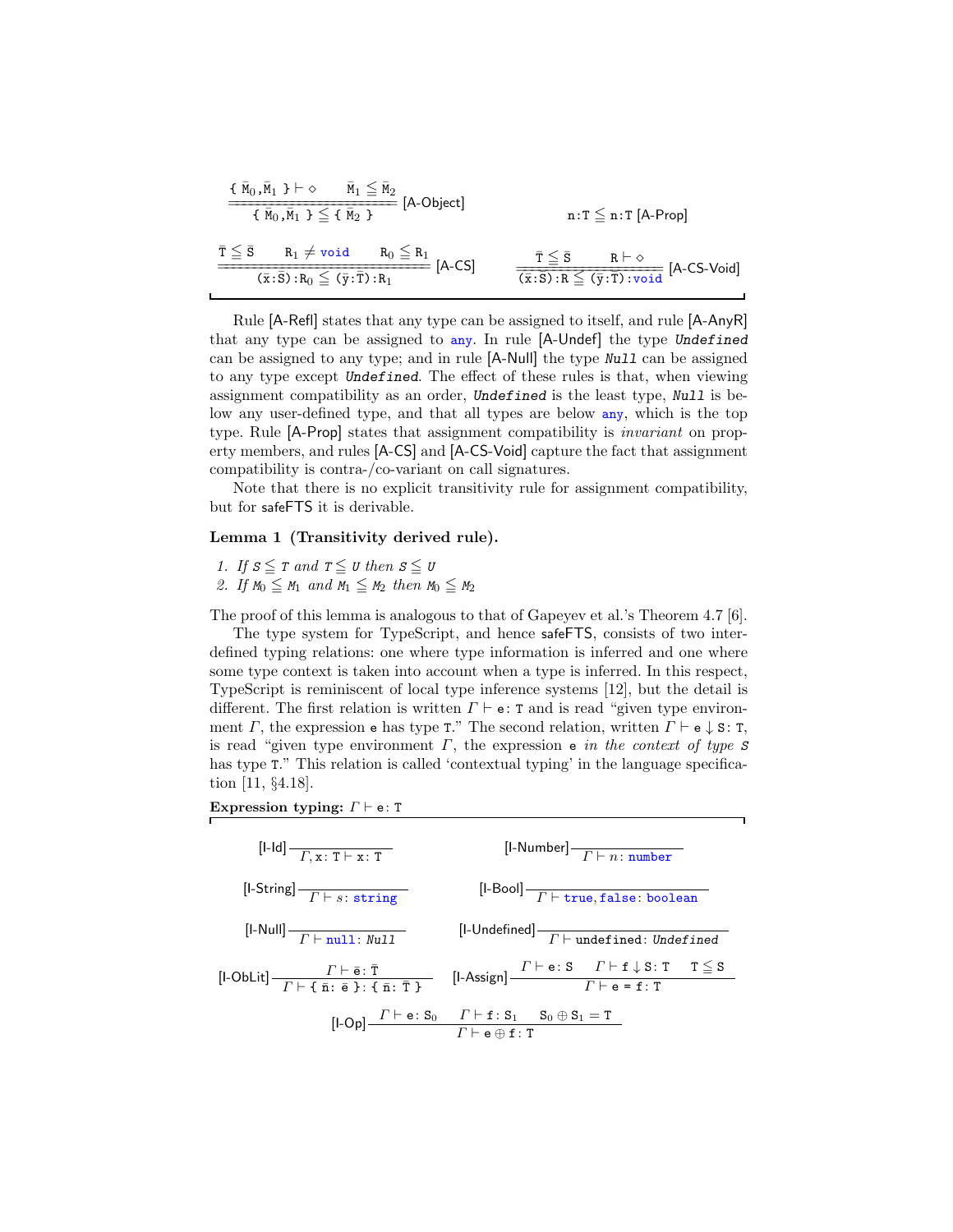| $[1-\mathsf{Prop}] \frac{\Gamma \vdash \mathsf{e} : \mathsf{S} \quad \mathit{lookup}(\mathsf{S}, \mathsf{n}) = \mathsf{T}}{\Gamma \vdash \mathsf{e} \cdot \mathsf{n} : \mathsf{T}}$                                                                                                                                             |
|---------------------------------------------------------------------------------------------------------------------------------------------------------------------------------------------------------------------------------------------------------------------------------------------------------------------------------|
| [I-CompProp] $\frac{\Gamma \vdash e : S \quad S \leq 0 \text{bject} \quad \Gamma \vdash f : \text{string}}{\Gamma \vdash e[f] : \text{any}}$                                                                                                                                                                                    |
| $\text{[I-Call]} \frac{\Gamma \vdash \mathsf{e} \colon \{ (\bar{\mathbf{x}} \colon \bar{\mathbf{S}}) \colon \mathsf{R} \} \quad \Gamma \vdash \bar{\mathbf{f}} \downarrow \bar{\mathbf{S}} \colon \bar{\mathbf{T}} \quad \bar{\mathbf{T}} \leq \bar{\mathbf{S}}}{\Gamma \vdash \mathsf{e}(\bar{\mathbf{f}}) \colon \mathsf{R}}$ |
| [I-Assert] $\frac{\Gamma \vdash e : S \quad S \leq T}{\Gamma \vdash \leq T \geq e \cdot T}$                                                                                                                                                                                                                                     |
| [I-Func1] $\frac{\Gamma_1, \text{this: any},  \bar{p}  \vdash getVars(\bar{s}) \rightsquigarrow \Gamma_2 \qquad \Gamma_2 \vdash \bar{s} \downarrow \bar{\Gamma} : \bar{R}}{\Gamma_1 \vdash function (\bar{p}) : \bar{T} \{ \bar{s} \} : \{ (\bar{p} ) : return(\bar{R}) \}}$                                                    |
| [I-Func2] $\frac{\Gamma_1, \text{this: any},  \bar{p}  \vdash getVars(\bar{s}) \rightsquigarrow \Gamma_2 \qquad \Gamma_2 \vdash \bar{s}: \bar{R}}{\Gamma_1 \vdash function (\bar{p}) \{ \bar{s} \} : \{ ( \bar{p} ): return(\bar{R}) \}}$                                                                                       |

On the whole, these rules are routine. In rule  $[1-Assign]$ , the expression  $e = f$ has type  $T$ , if the subexpression  $e$  has some type  $S$  and the subexpression  $f$  in the context of S has type T. We also check that type T is assignment compatible with type S(for reasons that should become clearer once contextual typing is defined).

In rule  $[I-Op]$ , when typing the use of a built-in binary operator  $\oplus$ , we overload notation and use a binary (partial) function ⊕ to calculate the return type given the types of the two arguments. Interestingly, the current language specification states that certain combinations of types should be considered both an error and yield the return type  $\frac{any}{any}$ . The exact details of these type functions [11, §4.15] are omitted from this paper as they are somewhat orthogonal to our main concerns.

Rule [I-Prop] details typing for property access. It makes use of an auxiliary, partial function  $\text{lookup}(S, n)$  that returns the type of property n, if it exists, of a type S. This process is a little subtle as TypeScript allows primitive types to have properties, and all object types inherit properties from the Object interface. The auxiliary function is defined for safeFTS as follows:<sup>6</sup>

> $lookup(S, n) =$  $\sqrt{ }$  $\int$  $\overline{\mathcal{L}}$  $lookup(\texttt{Number}, \texttt{n})$  if  $S = number$  $\mathit{lookup}( \texttt{Boolean}, \texttt{n}) \quad \text{if } \texttt{S} = \texttt{boolean}$  $lookup(\text{String}, n)$  if  $S =$  string T if  $S = \{ \bar{M}_0, n: T, \bar{M}_1 \}$  $\text{lookup}(\text{Object}, n)$  if  $S = \{\bar{M}\}\$ and  $n \notin \bar{M}$

In rule [I-CompProp] a computed property expression e[f] has type any if subexpression e has type S (which must be assignable to the type Object) and subexpression f has type string.

In rule  $\left[ \left\| \right\| \right]$  a function call  $\mathbf{e}(\bar{\mathbf{f}})$  has type R if the subexpression e has the call signature type {  $(\bar{x}: \bar{S}): R$  }. We also check that the arguments  $\bar{f}$  in the

<sup>6</sup> TypeScript also allows all callable object types to inherit properties from the Function interface.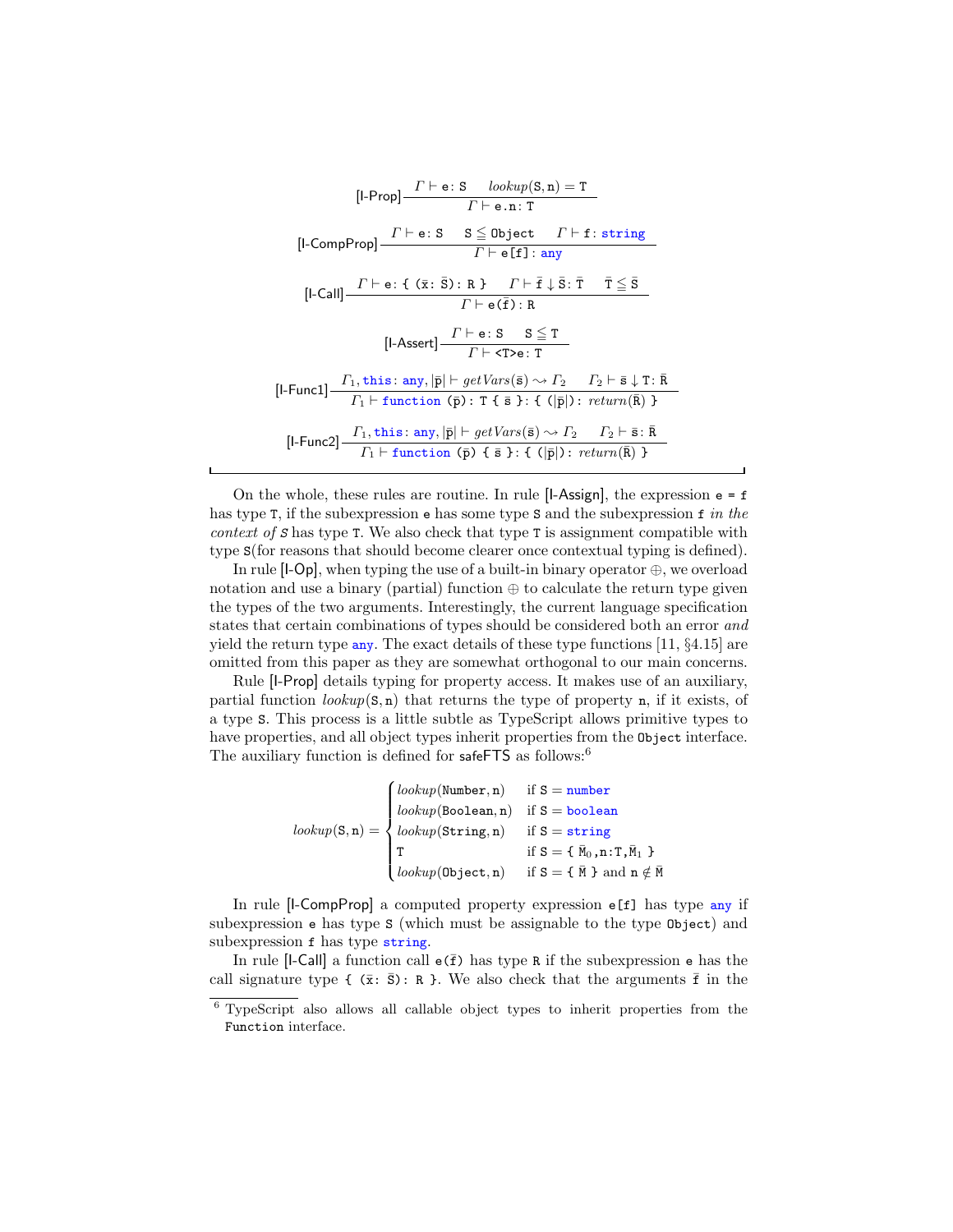context of types  $\bar{S}$  have types  $\bar{T}$ , and that types  $\bar{T}$  are assignment compatible with types  $\bar{s}$ .

In rule [I-Assert] a type assertion <T>e has type T if subexpression e has type S where type S is assignable to T. In safeFTS the only asserts permitted are those that are known to be correct.

Rules [I-Func1] and [I-Func2] address typing a function expression. Both rules assume that the type of this in a function expression is any. Both rules also make use of an auxiliary function  $|\cdot|$  to extract types from the parameters in a call signature. If a parameter does not have a type annotation, then TypeScript assumes that it is of type any. One consequence of this design is that TypeScript does not try to infer types for the parameters of a function expression.

```
var fact = function (x) {
   if (x == 0) { return 1; }
   else { return x * fact(x - 1); }
\}; \frac{1}{2} // infers type { (x:any): number }
```
Both rules run into an "awful" feature (using the terminology of Crockford [5]) inherited from JavaScript: all variables declared in a function body are in scope regardless of nesting levels, order, or even how many times they are declared. The whole function body (except for functions nested inside it) is treated as a flat declaration space. In other words, JavaScript does not have block scoping. Thus the following (buggy) JavaScript code:

```
var scope = function (p) {
   var y = 1;
   var a = [y, x, z];
   var x = 2;if (test(p)) { var z = 3; }
   else { var z = 4; var w = 5; }
   return w + a[2];
};
```
is treated as if it had instead been written as follows.

```
var scope = function (p) {
   var y = 1;
   var x; var z; var w; // implicit
   var a = [y, x, z];
   var x = 2;
   if (test(p)) { var z = 3; }
   else { var z = 4; var w = 5; }
   return w + a[2];
};
```
At the level of typing this means that when typing a function expression, we need two phases: first, we find the types of all the local variables declared in the function body; and second, we then type the function body using the type environment extended with the types determined from the first phase.

There is a further complication as TypeScript also infers types of local variables with initializers. Furthermore, TypeScript, again following JavaScript, supports mutually recursive variable declarations. We assume a function  $getVars(\bar{s})$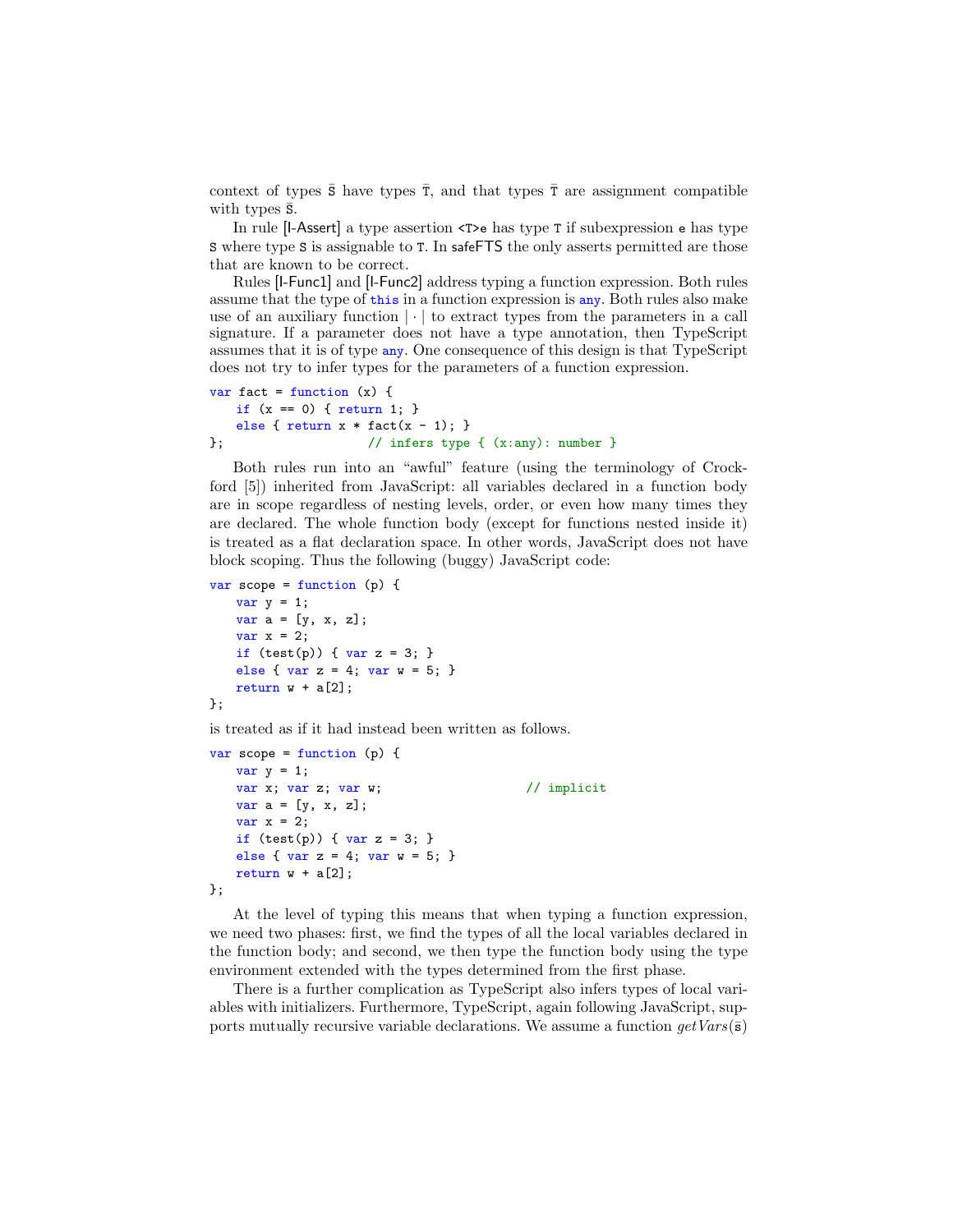that returns the variable declarations in the scope of the sequence of statements ¯s. This function needs to deal with the problem of a collection of untyped initialized variable declarations that depend on each other. In the case where such a collection is cyclic, the language specification states that they should all be treated as if they were explicitly typed as any. A non-cyclic collection of untyped variable declarations are reordered in reverse dependency order.

Given this sequence of variable declarations, we define a judgement written  $\Gamma_1 \vdash \bar{v} \leadsto \Gamma_2$  to extend a given type environment  $\Gamma_1$  with the type information contained in the variable declarations  $\bar{v}$  yielding a new type environment  $\Gamma_2$ . The chief concern is dealing with repeated variable declarations. Such repetition is permitted in TypeScript provided that the multiple declarations associate the same type with the variable [11,  $\S 5.1$ ].

Environment extension:  $\Gamma_1 \vdash \bar{v} \leadsto \Gamma_2$ 

|                                        | $dupOK(\Gamma_1, \mathbf{x} : \mathbf{T})$ $\Gamma_1 \uplus (\mathbf{x} : \mathbf{T}) \vdash \overline{\mathbf{v}} \leadsto \Gamma_2$                                                 |
|----------------------------------------|---------------------------------------------------------------------------------------------------------------------------------------------------------------------------------------|
| $\Gamma\vdash \bullet \leadsto \Gamma$ | $\Gamma_1 \vdash \texttt{var} \ x \colon T \colon \bar{\mathtt{v}} \sim \Gamma_2$                                                                                                     |
|                                        | $dupOK(\Gamma_1, \mathbf{x} : \mathbf{any})$ $\Gamma_1 \uplus (\mathbf{x} : \mathbf{any}) \vdash \overline{\mathbf{v}} \leadsto \Gamma_2$                                             |
|                                        | $\Gamma_1 \vdash \texttt{var} \mathbf{x}$ ; $\overline{\mathbf{v}} \rightsquigarrow \Gamma_2$                                                                                         |
|                                        | $dupOK(\Gamma_1, \mathbf{x} : \mathbf{T})$ $\Gamma_1 \uplus (\mathbf{x} : \mathbf{T}) \vdash \overline{\mathbf{v}} \leadsto \Gamma_2$                                                 |
|                                        | $\Gamma_1 \vdash \mathtt{var} \mathtt{x}$ : T = e; $\bar{\mathtt{v}} \rightsquigarrow \Gamma_2$                                                                                       |
|                                        | $\Gamma_1 \vdash e : \mathbf{T} \quad \text{dupOK}(\Gamma_1, \mathbf{x} : \mathbf{T}) \quad \Gamma_1 \uplus (\mathbf{x} : \mathbf{T}) \vdash \overline{\mathbf{v}} \leadsto \Gamma_2$ |
|                                        | $\Gamma_1 \vdash \texttt{var} \ x = e \colon \bar{v} \leadsto \Gamma_2$                                                                                                               |

We use the following predicate to detect duplicates:

$$
dupOK(\Gamma, x: \mathbf{T}) = \begin{cases} true & \text{if } x \notin dom(\Gamma) \text{ or } \Gamma(x) = \mathbf{T} \\ false & \text{otherwise} \end{cases}
$$

Returning to the typing rules [I-Func1] and [I-Func2] we use an auxiliary function return( $\bar{R}$ ) to calculate the overall return type given the types  $\bar{R}$  inferred from the return statements in the body of the function. This function is defined as follows.

$$
return(\bar{R}) = \begin{cases} \text{void} & \text{if } \bar{R} = \bullet \\ \text{widen}(S) & \text{if } S = \text{bct}(\bar{R}) \end{cases}
$$

In calculating the return type we make use of two important functions on types. The first function,  $widen(\mathsf{T})$ , calculates the widened form [11, §3.9] of a type T. This is the type T with all occurrences of the expressible but not denotable types, Null and Undefined, replaced by the type any.

The second function  $bct(\bar{s})$  calculates the best common type [11, §3.10] of a sequence of types  $\bar{S}$  and is defined to be a type taken from the sequence  $\bar{S}$  such that all the other types in the sequence can be assigned to it. For example, the best common type of the primitive type number and the empty object type { }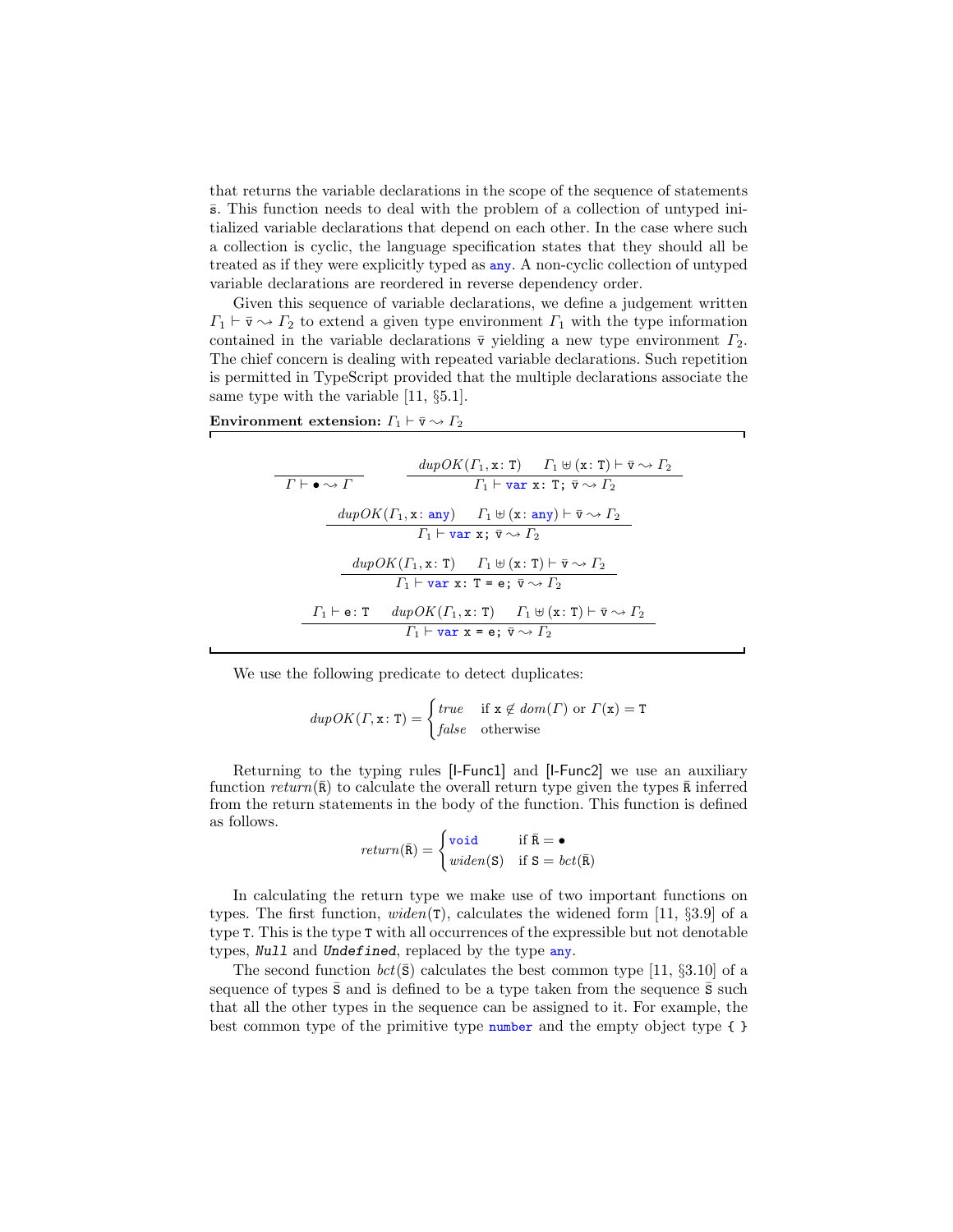is the empty object type; whereas the types number and string have no best common type.

In a small number of situations, more precision can be gained by using explicit type information when typing expressions. For example, in TypeScript the expression function(s) { return s.length; } has type {(s: any): any}. But, in the context of the explicitly typed declaration

var f: (s:string) => number;

within the assignment expression  $f = function(s)$  { return s.length; } we should type the function knowing that the parameter s has the type string. Moreover, the information flow can be more than one-way. Thus given the declaration

var  $g: (s:string) \Rightarrow any;$ 

the assignment expression  $g = function(s)$  { return s.length; } actually has the type  $(s:string) \Rightarrow number.$ 

As mentioned earlier, the contextual typing relation is written  $\Gamma \vdash e \downarrow s : \tau$ , and defined as follows.

Expression contextual typing  $\Gamma \vdash e \downarrow S$ : T and  $\Gamma \vdash a \downarrow L$ : M

$$
[C-ObLit] \frac{\Gamma \vdash \bar{a} \downarrow L : \bar{M}}{\Gamma \vdash \{ \bar{a} \} \downarrow L : \{ \bar{M} \} }
$$
\n
$$
[C-PA1] \frac{(x \colon S) \in \bar{M} \quad \Gamma \vdash e \downarrow S : T}{\Gamma \vdash (x \colon e) \downarrow \{ \bar{M} \} : (x \colon T)} \qquad [C-PA2] \frac{(x \colon S) \notin \bar{M} \quad \Gamma \vdash e : T}{\Gamma \vdash (x \colon e) \downarrow \{ \bar{M} \} : (x \colon T)}
$$
\n
$$
[C-Func] \frac{\Gamma, \bar{x} : \bar{S}, \text{this}: any \vdash \bar{s} \downarrow T : \bar{R} \quad R = return(\bar{R})}{\Gamma \vdash function (\bar{x}) \{ \bar{s} \} \downarrow \{ (\bar{y} \colon \bar{S}) : T \} : \{ (\bar{y} \colon \bar{S}) : R \} }
$$
\n
$$
[C-Inf] \frac{\Gamma \vdash e : T}{\Gamma \vdash e \downarrow S : T}
$$

In rule [C-ObLit], in order to contextually type the the object literal  $\{\bar{a}\}$ , we contextually type the property assignments  $\bar{a}$ . In rule  $[C-PA1]$  the property assignment x: e in the context of the object type literal  $\{\overline{M}\}$  (which supports property x at type S) has type x: T where the subexpression e has type T in the context of type S. Rule [C-PA2] covers the case where the contextual type does not support the property x. In this case the type is inferred from the subexpression e.

In rule [C-Func] the function expression function  $(\bar{x})$  { $\bar{s}$ } in the context of the type {  $(\bar{y}: \bar{S})$ : T } (where the length of the sequences  $\bar{x}, \bar{y}$  and  $\bar{S}$  are equal) has the type  $\{ (\bar{y} : \bar{S}) : R \}$  if the function body  $\bar{s}$  has the types  $\bar{R}$  in the context of type  $\bar{T}$  and  $R$  is the result of the calculating the return type from the sequence of types  $\bar{R}$ . Rule  $[C-Inf]$  applies only if the expression  $e$  is not a function expression or an object literal, and asserts that expression e in the context of type S has type T simply if e has type T; the contextual type is ignored.

Thus contextual typing is highly (and to the authors' minds, uncomfortably) syntax dependent. For example, a misplaced pair of brackets can affect the contextual typing of a TypeScript expression [11, §4.18].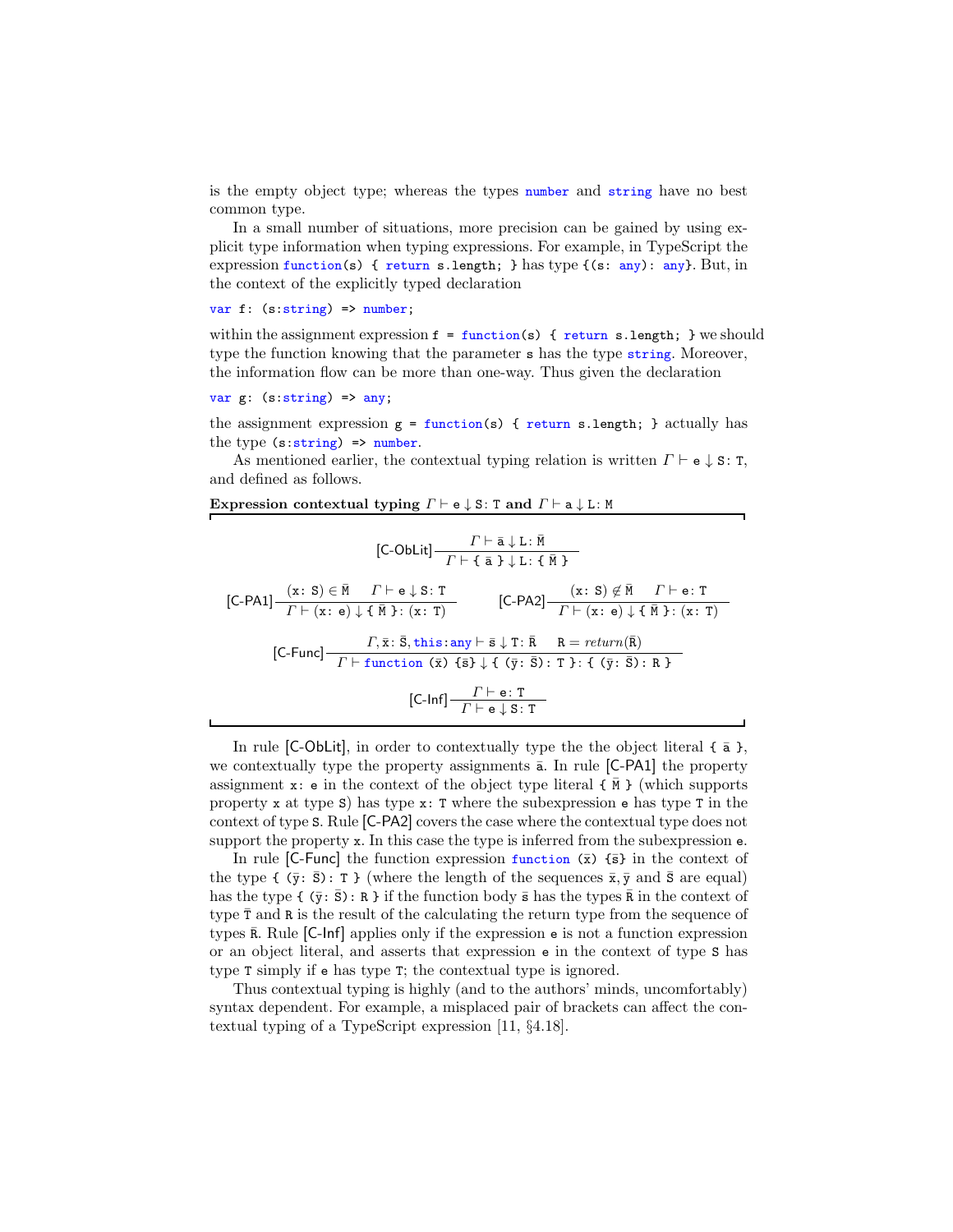```
var t1: (s: string) \Rightarrow any;var t2 = (t1 = function (s) { return s.length; };
                     // Contextual typing! Infers { (s: string): number }
var t3 = (t1 = (function (s) { return s.length; }// No contextual typing. Infers { (s: any): any }
```
The typing judgements for safeFTS have the pleasant property of unicity of typing; in other words, they define functions not relations.

# Lemma 2 (Unicity of typing).

1. If  $\Gamma \vdash e: T_1$  and  $\Gamma \vdash e: T_2$  then  $T_1 = T_2$ . 2. If  $\Gamma \vdash e \downarrow s$ :  $T_1$  and  $\Gamma \vdash e \downarrow s$ :  $T_2$  then  $T_1 = T_2$ .

The proof of this lemma is by induction on typing derivations.

In safeFTS there are two typing relations for statements. We find it convenient to treat sequences of statements rather than single statements. The first typing relation, written  $\Gamma \vdash \bar{s}: \bar{R}$ , is read "given type environment  $\Gamma$ , the sequence of statements  $\bar{s}$  has (return) types  $\bar{R}$ ." The intention is that this judgement asserts both that the statements  $\bar{s}$  are well-typed and that the types  $\bar{R}$  are the types inferred for any return statements in the sequence (so the length of the type sequence  $\bar{R}$  is always less than or equal to the length of the statement sequence ¯s). In line with the earlier discussion of scoping in JavaScript, it is assumed that when typing a sequence of statements  $\bar{s}$  the type environment contains types for all the identifiers declared in  $\bar{s}$ .

Statement sequence typing:  $\Gamma \vdash \bar{s} : \bar{R}$ 

$$
[I-EmpSeq] \t\t\t $\overline{I} \vdash \bullet : \bullet$ \t\t\t $\overline{I} \vdash e : S \t\t\t $\overline{I} \vdash e : S \t\t\t $\overline{I} \vdash e : \overline{S} : R$ \t\t\t $\overline{I} \vdash e : S \t\t\t $\overline{I} \vdash \overline{t_1} : \overline{T_1} \t\t\t $\overline{I} \vdash \overline{t_2} : \overline{T_2} \t\t\t $\overline{I} \vdash \overline{s} : \overline{R}$ \t\t\t $\overline{I} \vdash \overline{s} : \overline{R}$ \t\t\t $\overline{I} \vdash \overline{s} : \overline{R}$ \t\t\t $\overline{I} \vdash \overline{s} : \overline{R}$ \t\t\t $\overline{I} \vdash \overline{s} : \overline{R}$ \t\t\t $\overline{I} \vdash \overline{s} : \overline{R}$ \t\t\t $\overline{I} \vdash \overline{s} : \overline{R}$ \t\t\t $\overline{I} \vdash \overline{R} \vdash \overline{R}$ \t\t\t $\overline{I} \vdash \overline{R} \vdash \overline{R}$ \t\t\t $\overline{I} \vdash \overline{R}$ \t\t\t $\overline{I} \vdash \overline{R}$ \t\t\t $\overline{I} \vdash \overline{R}$ \t\t\t $\overline{I} \vdash \overline{R}$ \t\t\t $\overline{I} \vdash \overline{R}$ \t\t\t $\overline{I} \vdash \overline{R}$ \t\t\t $\overline{I} \vdash \overline{R}$ \t\t\t $\overline{I} \vdash \overline{R}$ \t\t\t $\overline{I} \vdash \overline{R}$ \t\t\t $\overline{I} \vdash \overline{R}$ \t\t\t $\overline{I} \vdash \overline{R}$ \t\t\t $\overline{I} \vdash \overline{R}$ \t\t\t $\overline{I} \vdash \overline{R}$ \t\t\t $\overline{I} \vdash \overline{R}$ \t\t\t $\overline{I} \vdash \overline{R}$$$$$$
$$

Rule [I-EmpSeq] asserts that the empty sequence is well typed. The rest of the rules are defined by the form of the first statement in the statement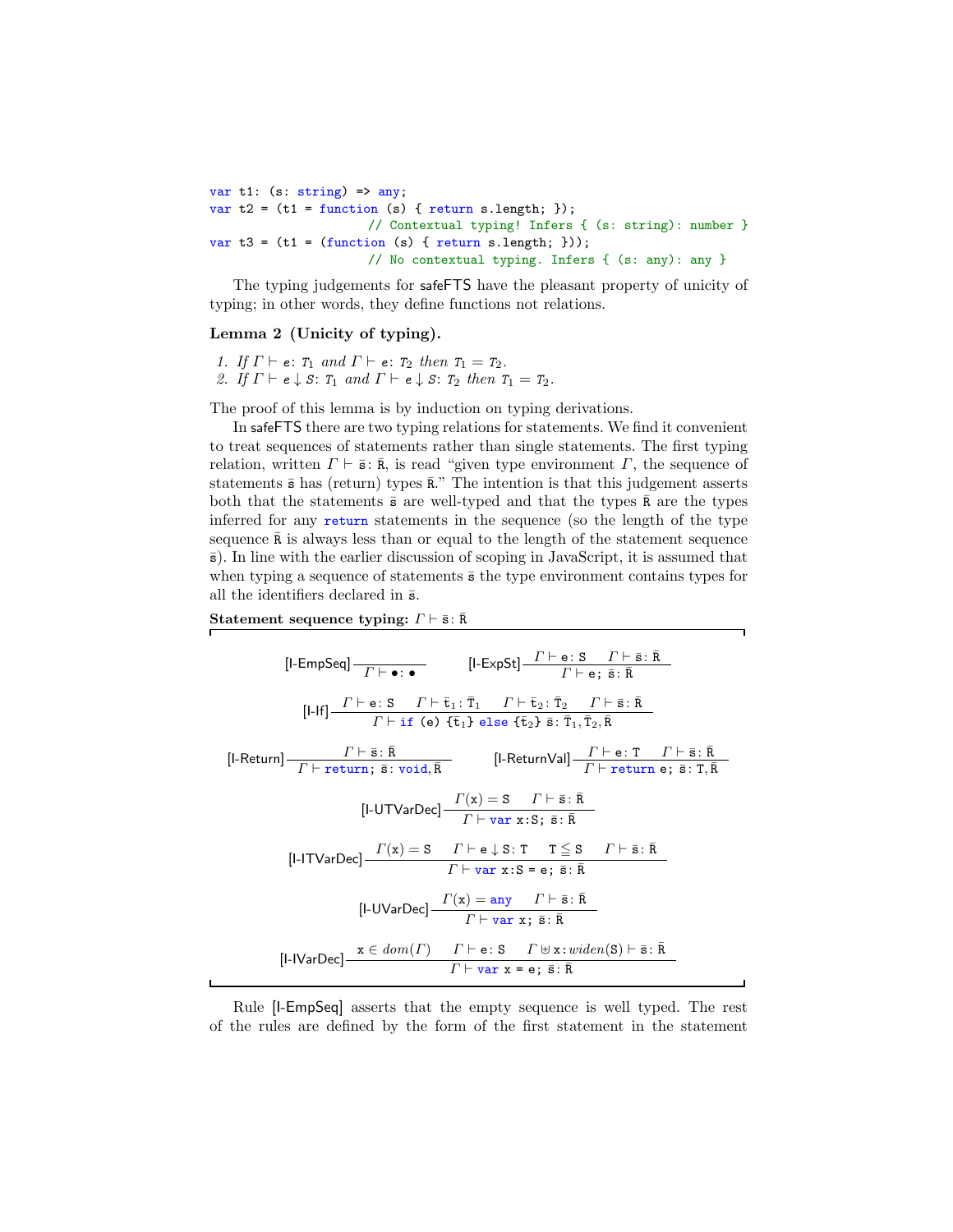sequence; they are routine, so we just describe the typing of return statements. In rule [I-Return] a return statement with no expression is well typed and has return type void. In rule [I-ReturnVal] a return statement return e is well typed and has the return type T if the expression e is of type T.

The second type relation for statement sequences is the analogue of contextual typing for expressions. It is written  $\Gamma \vdash \bar{s} \downarrow \bar{r}$ :  $\bar{R}$  and is read "given type environment  $\Gamma$ , the sequence of statements  $\bar{s}$  in the context of type T has (return) types  $\bar{\mathbf{R}}$ ." The intention is that this judgement captures both that the statements  $\bar{s}$  are well typed and that the types  $\bar{R}$  are the types inferred in the context of type T for any return statements in the sequence.

Statement sequence contextual typing:  $\Gamma \vdash \bar{s} \downarrow \bar{\Gamma} : \bar{R}$ 

 $\texttt{[C-EmpSeq]} \frac{\texttt{[C-ExpSt]}}{\texttt{[C-ExpSt]}} \frac{\texttt{[C-ExpSt]}}{\texttt{[C-ExpSt]}} \frac{\texttt{[C-ExpSt]}}{\texttt{[C-ExpSt]}} \frac{\texttt{[C-ExpSt]}}{\texttt{[C-ExpSt]}} \frac{\texttt{[C-ExpSt]}}{\texttt{[C-ExpSt]}} \frac{\texttt{[C-ExpSt]}}{\texttt{[C-ExpSt]}} \frac{\texttt{[C-ExpSt]}}{\texttt{[C-ExpSt]}} \frac{\texttt{[C-ExpSt]}}{\texttt{[C-ExpSt]}} \frac{\texttt{[C-ExpSt]}}{\texttt{[$  $\begin{array}{c} \rm \left[ C\text{-}If\right] \displaystyle \frac{\Gamma\vdash {\tt e:S}\qquad \Gamma\vdash \bar{{\tt t}}_1\downarrow \text{T:}\ \bar{{\tt R}}_1\qquad \Gamma\vdash \bar{{\tt t}}_2\downarrow \text{T:}\ \bar{{\tt R}}_2\qquad \Gamma\vdash \bar{{\tt s}}\downarrow \text{T:}\ \bar{{\tt R}}_3\, }{\Gamma\vdash \text{if}\;\left({\tt e}\right)\;\left\{\bar{{\tt t}}_1\right\}\text{ else}\;\left\{\bar{{\tt t}}_2\right\}\ \bar{{\tt s}}\downarrow \text{T:}\ \bar{{\tt R}}_1, \bar$ [C-Ret] <sup>Γ</sup> ` <sup>s</sup>¯ <sup>↓</sup> <sup>T</sup>: <sup>R</sup>¯ Γ ` return; s¯ ↓ T: R¯ [C-RetVal] <sup>Γ</sup> ` <sup>e</sup> <sup>↓</sup> <sup>T</sup>: <sup>S</sup> <sup>S</sup> <sup>5</sup> <sup>T</sup> <sup>Γ</sup> ` <sup>s</sup>¯ <sup>↓</sup> <sup>T</sup>: <sup>R</sup>¯ Γ ` return e; s¯ ↓ T: S, R¯  $\text{[C-UTVarDec]} \frac{\varGamma(x) = \text{S} \qquad \varGamma \vdash \bar{\text{s}} \downarrow \text{T} : \bar{\text{R}}}{\varGamma \vdash \text{var } \text{x} : \text{S}; \ \bar{\text{s}} \downarrow \text{T} : \bar{\text{R}}}$  $[C-ITVarDec]$   $\frac{\Gamma(x) = S \qquad \Gamma \vdash e \downarrow S \colon S_1 \qquad S_1 \leq S \qquad \Gamma \vdash \bar{s} \downarrow T \colon \bar{R}}{\Gamma \vdash var x \colon S = e; \ \bar{s} \downarrow T \colon \bar{R}}$  $\text{[C-UVarDec]} \frac{\varGamma(\mathtt{x}) = \mathtt{any} \qquad \varGamma \vdash \bar{\mathtt{s}} \downarrow \mathtt{T} \colon \bar{\mathtt{R}}}{\varGamma \vdash \mathtt{var} \mathtt{x}; \ \bar{\mathtt{s}} \downarrow \mathtt{T} \colon \bar{\mathtt{R}}}$  $[C\text{-}lVarDec] \frac{\Gamma(x) = \text{any}}{\Gamma \vdash \text{var } x = \text{e}} \cdot \frac{\Gamma \uplus x:wide(\text{B}) \vdash \bar{\mathbf{s}} \downarrow \text{T}: \bar{\mathbf{R}}}{\Gamma \vdash \text{var } x = \text{e}}$ ;  $\bar{\mathbf{s}} \downarrow \text{T}: \bar{\mathbf{R}}$ 

Most of these rules are routine; the two important rules involve return statements. In rule [C-Ret] we capture the fact that JavaScript permits functions that return values to also contain return statements with no expressions. In rule [C-RetVal] a return statement return e is well typed and has return type S in the context of type T if the expression e in the context of type T has type S and that type S is assignable to type T.

### 5 Operational semantics

As explained in the introduction, the TypeScript compiler emits JavaScript code with no trace of the type system in the emitted code. So, the operational behaviour of TypeScript is just the behaviour of the underlying JavaScript implementation. However, in order to show that the safeFTS type system has the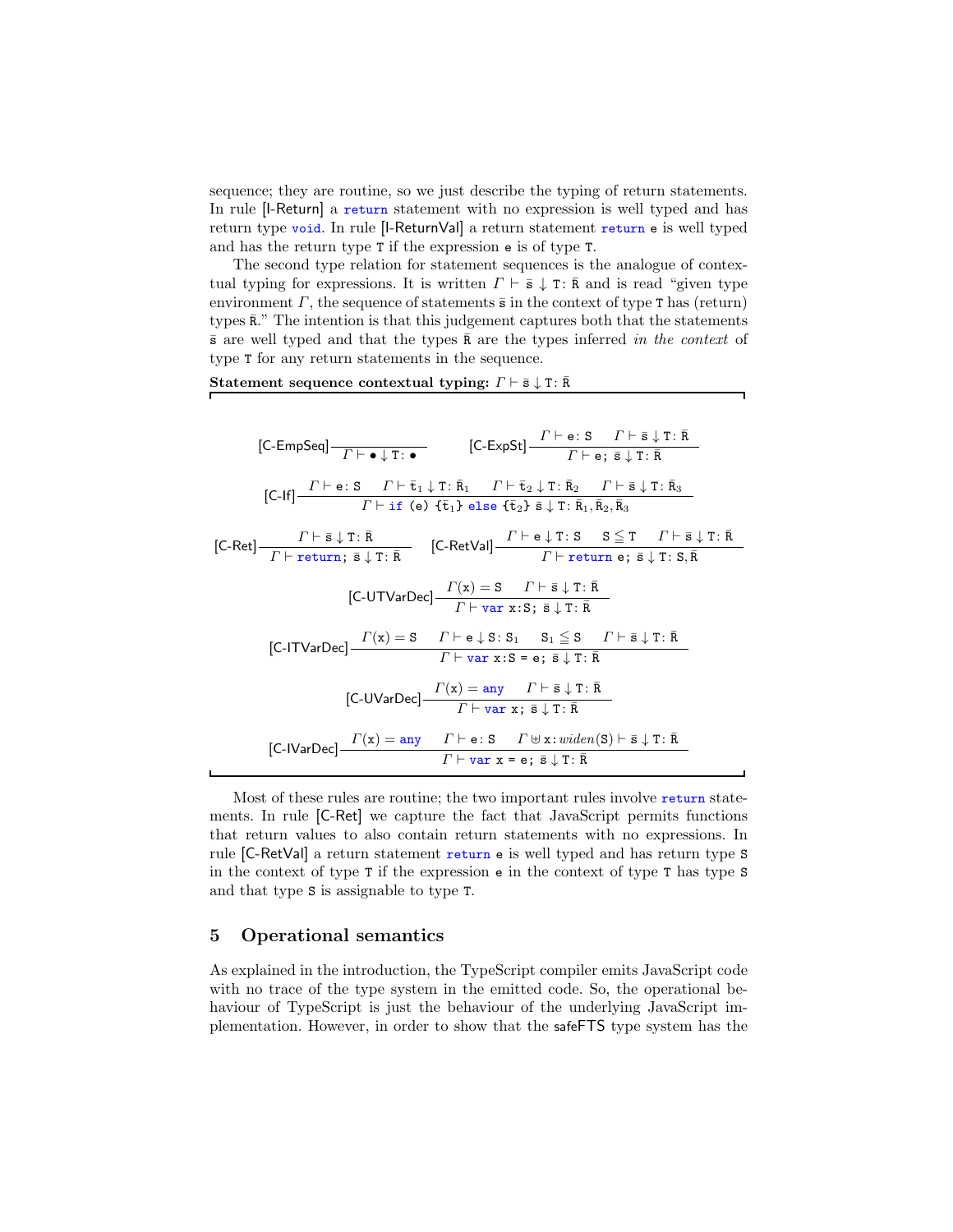desired safety properties we will give an operational semantics for TypeScript directly. We take as our starting point the operational semantics of Gardner et al. [7], although we make a number of simplifications.

A heap,  $H$ , is a partial function that maps a location  $l$  to a heap object  $o$ . We assume a distinguished location null, which is not permitted to be in the domain of a heap. A heap object  $o$  is either an object map (a partial function from variables to values, representing an object literal) or a closure. A variable  $x$ is either a program variable x, a property name n or the internal property name  $@$ this. A value v is either a location l or a literal 1. A closure is a pair consisting of a lambda expression (where we abbreviate function  $(\bar{x}) \{\bar{s}\}$  as  $\lambda \bar{x}$ .{  $\bar{s}$  }) and a scope chain L (defined below).

We denote the empty heap by emp, a heap cell by  $l \mapsto o$ , the union of two disjoint heaps by  $H_1 * H_2$ , and a heap lookup by  $H(l, x)$ . We write heap update as  $H[l \mapsto o]$ , and where o is an object map, we use the shorthand  $H[(l, x) \mapsto v]$ to denote an update/extension to the  $x$  element of the object map  $o$ .

JavaScript's dynamic semantics is complicated by the treatment of variables, which are not stored in an environment, but instead are resolved dynamically against an implicit scope object. A scope chain,  $L$ , is a list of locations of the scope objects, where we write  $l: L$  for the list resulting from concatenating  $l$  to the scope chain  $L$ . As safe  $\text{FTS}$  does not support new expressions, for simplicity, we do not model prototype lists. Function calls cause fresh local scope objects to be placed at the beginning of a scope chain and removed when the function body has been evaluated. All programs are evaluated with respect to a default scope chain  $[l_q]$  where  $l_q$  is the location of the global JavaScript object.

The lookup function  $\sigma$  returns the location of the first scope object in the scope chain to define a given variable:

$$
\sigma(H, l: L, x) \stackrel{\text{def}}{=} \begin{cases} l & \text{if } H(l, x) \downarrow \\ \sigma(H, L, x) & \text{otherwise} \end{cases}
$$

A result  $r$  can be either a value or a reference, which is a pair of a location and a variable; we make use of a function  $\gamma$  where  $\gamma(H, r)$  returns r if r is a value, and if it is a reference  $(l, x)$  then it returns  $H(l, x)$  if defined, or undefined if not.

The evaluation relation for FTS is written  $\langle H_1, L, e \rangle \Downarrow \langle H_2, r \rangle$ , which can be read "given initial heap  $H_1$  and scope chain  $L$ , the expression e evaluates to a modified heap  $H_2$  and a result r." We sometimes wish to dereference the result of evaluation, so we use the following shorthand  $\langle H_1, L, e \rangle \Downarrow_V \langle H_2, v \rangle$  to mean that there exists a reference r such that  $\langle H_1, L, \mathbf{e} \rangle \Downarrow \langle H_2, r \rangle$  and  $\gamma(H_2, r) = v$ .

Expression evaluation:  $\langle H_1, L, e \rangle \Downarrow \langle H_2, r \rangle$ 

$$
[\mathsf{E}\text{-}\mathsf{Id}] \frac{\sigma(H, L, \mathbf{x}) = l}{\langle H, L, \mathbf{x} \rangle \Downarrow \langle H, (l, \mathbf{x}) \rangle} \qquad \qquad [\mathsf{E}\text{-}\mathsf{Lit}] \frac{\langle H, L, 1 \rangle \Downarrow \langle H, 1 \rangle}{\langle H, L, 1 \rangle \Downarrow \langle H, 1 \rangle}
$$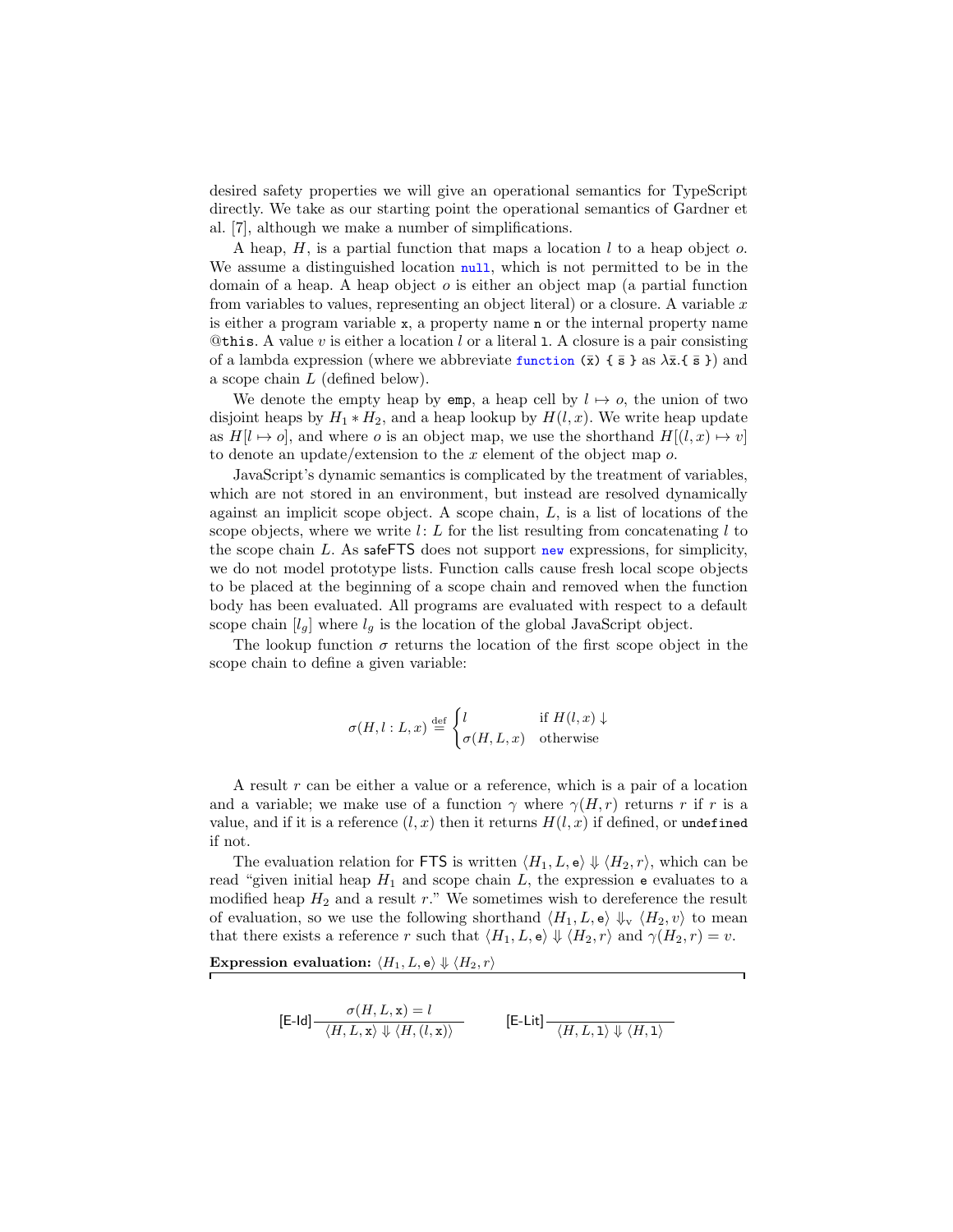[E-this] 
$$
\frac{\sigma(H, L, @this) = l_1 H(l_1, @this) = l}{(H, L, this) \psi(H, l)}
$$
  
\n $H_1 = H_0 * [l \rightarrow new0]$   
\n $(H_1, L, e_1) \psi_r(H'_1, v_1) H_2 = H'_1[(l, n_1) \rightarrow v_1]$   
\n[E-Obl.it]  $\frac{(H_m, L, e_m) \psi_r(H'_m, v_m) H = H'_m[(l, n_m) \rightarrow v_m]}{(H_0, L, \{n_1 : e_1, ..., n_m : e_m \}) \psi(H, l)}$   
\n[E-AssignExp]  $\frac{\langle H_0, L, e_1 \rangle \psi_r(H_1, (l, x)) - \langle H_1, L, e_2 \rangle \psi_r(H_2, v)}{\langle H_0, L, e_1 = e_2 \} \psi\langle H_2[(l, x) \rightarrow v], v \rangle)}$   
\n[E-Op]  $\frac{\langle H_0, L, e_1 \rangle \psi_r(H_1, 1_1) - \langle H_1, L, e_2 \rangle \psi_r(H_2, 1_2) - \langle H_0, L, e_1 \rangle \psi_r(H_1, 1_1) - \langle H_0, L, e_1 \rangle \psi_r(H_2, 1_1 \oplus 1_2) \rangle}{\langle H_0, L, e_1 \oplus e_2 \} \psi\langle H_2, 1_1 \oplus 1_2 \rangle}$   
\n[E-Prop]  $\frac{\langle H_0, L, e \rangle \psi_r(H_1, 1) - H_2 = H_1 * [l \rightarrow box(1)]}{\langle H_0, L, e, n \rangle \psi_r(H_1, 1) - H_2 = H_1 * [l \rightarrow box(1)]}$   
\n[E-Comprop]  $\frac{\langle H_0, L, e \rangle \psi_r(H_1, l)}{\langle H_0, L, e, n \rangle \psi(H_1, 1, \{H_1, L, f \rangle \psi_r(H_2, \{n_n\})}$   
\n[E-CompProp]  $\frac{\langle H_0, L, e \rangle \psi_r(H_1, l)}{\langle H_0, L, e, f \rbrace \psi_r(H_2, (l, n))}$   
\n[E-CompProp]  $\frac{\langle H_0, L, e \rangle \psi_r(H_1, l)}{\langle H_0, L, e, f \rbrace \psi_r(H_2, (l,$ 

Most of these rules are routine; Gardner et al. [7] give extensive details. We restrict our attention to just a few of the more important rules. In rule [E-ObLit] we create at fresh location  $l$  a new object map (using an auxiliary function new) and update its elements in order. In rule [E-CompProp] we require that the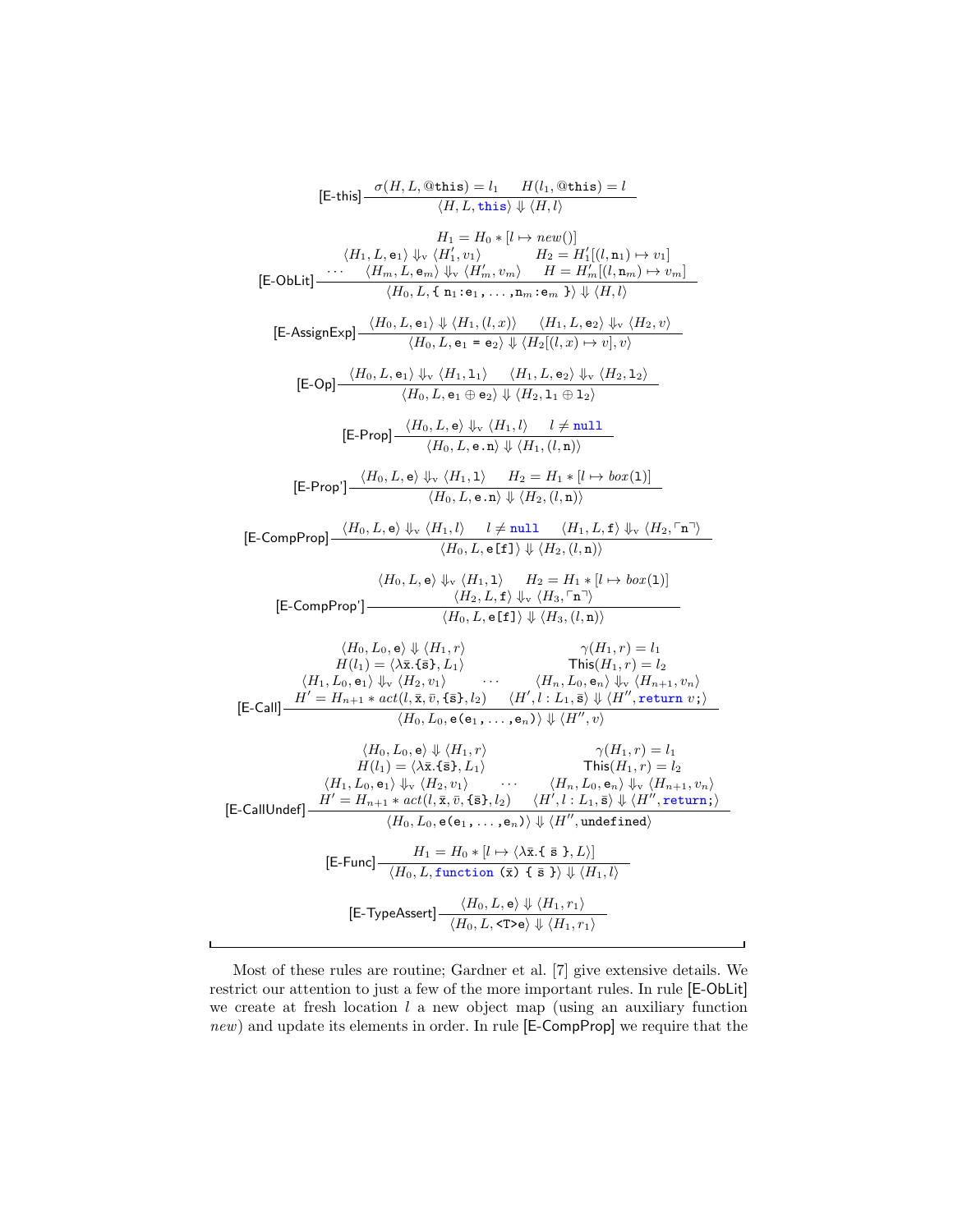property subexpression f evaluates to a string that denotes a name n; this string we write as  $\lceil n \rceil$ . In rules  $\lceil \mathsf{E\text{-}Prop'} \rceil$  and  $\lceil \mathsf{E\text{-}CompProp'} \rceil$  we cover the case where properties are accessed on primitive values (which are implicitly boxed, using an auxiliary function  $box$ ). In rule  $[E\text{-Call}]$  the important step is that we create a fresh local scope object (stored at location  $l'$ ) with which we evaluate the body of the function. We make use of an auxiliary function This (taken from [7, §3.3]) that captures the behaviour of the this keyword, and an auxiliary function act that builds the new scope object.

This
$$
(H, (l, x)) \stackrel{\text{def}}{=} l
$$
 if  $H(l, @$  **this** $) \downarrow$ ; and **This** $(H, v) \stackrel{\text{def}}{=} l_g$  otherwise  
 $act(l, \bar{x}, \bar{v}, \bar{s}, l') \stackrel{\text{def}}{=} l \mapsto (\{\bar{x} \mapsto \bar{v}, @$  **this** $\mapsto l' \} * defs(\bar{x}, l, \bar{s}))$ 

The auxiliary function *defs* searches the statements  $\bar{s}$  for all the declared variables and makes them in scope in the current local scope object; this is the operational counterpart to the "awful" feature of JavaScript scoping described in §4. Rule [E-CallUndef] reflects the JavaScript semantics that functions that do not specify a return value actually return the undefined value.

The evaluation relation for statement sequences is of the form  $\langle H_0, L, \bar{s}_0 \rangle \Downarrow$  $\langle H_1, s \rangle$  where s is a statement result, which is a statement of the form return; return  $v$ ;, or ;. The rules for evaluating statements are routine and omitted.

In order to prove type soundness, we need to extend the notion of typing to the operational semantics (in the style of [1,3]). A heap type  $\Sigma$  is a partial function from locations to types (which are either function types or object literal types). The statement of subject reduction then relies on a number of new judgements. First, we need a well-formedness relation for a heap  $H$ , written  $H \models \diamond$ . We also need a judgement that a heap H and scope chain L are compatible, written  $H, L \models \diamond$ , which essentially means that all the scope objects in the scope chain exist in the heap. We use a judgement written  $\Sigma \models H$  that captures that a heap H is compatible with a heap type  $\Sigma$ . We also make use of a function  $context(\Sigma, L)$  that builds a typing judgement corresponding to the variables in the scope chain L, using their types stored in  $\Sigma$ . Using these judgements, we can then write  $\Sigma \models \langle H, L, \mathsf{e} \rangle$ : T to mean  $\Sigma \models H, H, L \models \diamond$  and context $(\Sigma, L) \vdash \mathsf{e}$ : T. Similarly we can define judgements  $\Sigma \models \langle H, L, e \rangle \downarrow s: \tau, \Sigma \models \langle H, L, \overline{s} \rangle$ :  $\overline{\tau}$  and  $\Sigma \models \langle H, L, \overline{s} \rangle \downarrow$  S:  $\overline{\mathbf{r}}$ . Finally, we can define two judgements on results of evaluation, written  $\Sigma \models \langle H, r \rangle$ : T and  $\Sigma \models \langle H, r \rangle \downarrow$  S: T (along with variants for statement results). We write  $\Sigma \subseteq \Sigma'$  to mean that  $\Sigma'$  is an extension of  $\Sigma$  in the usual sense.

#### Theorem 1 (Subject reduction).

- 1. If  $\Sigma \models \langle H, L, e \rangle$ : T and  $\langle H, L, e \rangle \Downarrow \langle H', r \rangle$  then  $\exists \Sigma', T$  such that  $\Sigma \subseteq \Sigma', \Sigma' \models$  $\langle H', r \rangle$ : T' and  $T' \leq T$ .
- 2. If  $\Sigma \models \langle H, L, e \rangle \downarrow S$ : T and  $\langle H, L, e \rangle \Downarrow \langle H', r \rangle$  then  $\exists \Sigma', T$  such that  $\Sigma \subseteq \Sigma'$ ,  $\Sigma' \models \langle H', r \rangle \downarrow S$ : T' and  $T' \leq T$ .
- 3. If  $\Sigma \models \langle H, L, \overline{s} \rangle$ :  $\overline{T}$  and  $\langle H, L, \overline{s} \rangle \Downarrow \langle H', s \rangle$  then  $\exists \Sigma', T'$  such that  $\Sigma \subseteq \Sigma', \Sigma' \models$  $\langle H', s \rangle$ : T' and  $T' \leq return(\overline{T})$ .
- 4. If  $\Sigma \models \langle H, L, \overline{s} \rangle \downarrow S: \overline{T}$  and  $\langle H, L, \overline{s} \rangle \Downarrow \langle H', s \rangle$  then  $\exists \Sigma', T'$  such that  $\Sigma \subseteq \Sigma'$ ,  $\Sigma' \models \langle H', s \rangle \downarrow S$ : T' and  $T' \leq return(\overline{T})$ .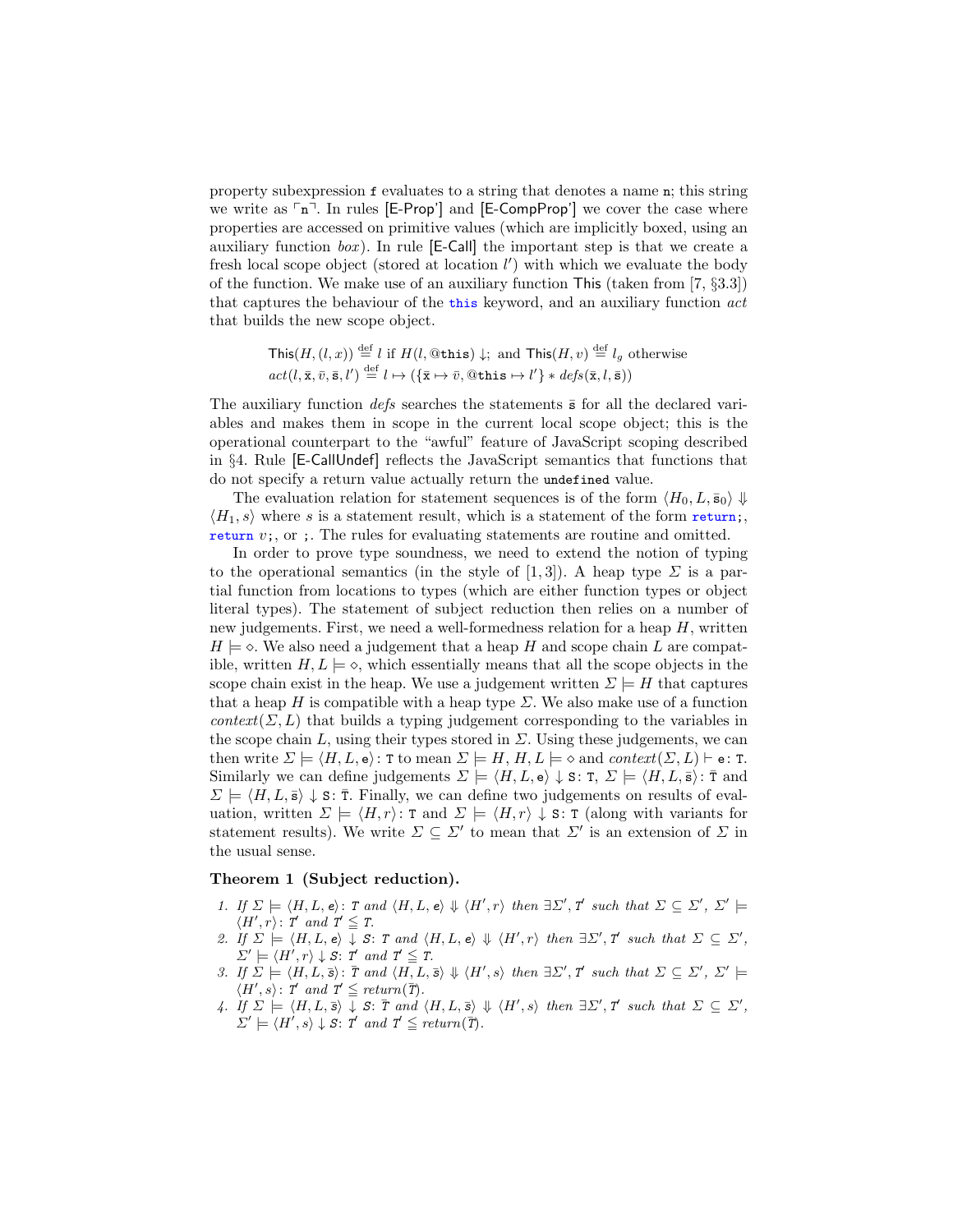# 6 Production Featherweight TypeScript (prodFTS)

In this section we define prodFTS which can be viewed as the core calculus of the full TypeScript language. We define it as a series of extensions to the type system of safeFTS. Each of these extensions is unsound. We organize them according to the source of unsoundness, along the lines suggested in §2.

### 6.1 Unchecked downcasts

In addition to the upcasts allowed in safeFTS, prodFTS also supports downcasts.

$$
\frac{\Gamma \vdash \mathsf{e} \colon \mathsf{S} \qquad \mathsf{T} \leqq \mathsf{S}}{\Gamma \vdash \mathsf{<} \mathsf{T} \mathsf{>} \mathsf{e} \colon \mathsf{T}}
$$

Unlike in languages such as Java and  $C^{\sharp}$ , these downcasts are not automatically checked at runtime, because all type information is erased by the compiler. The following example illustrates this issue:

```
interface Shape { ... }
interface Circle extends Shape { ... }
interface Triangle extends Shape { ... }
function createShape(kind: string): Shape {
   if (kind === "circle") return buildCircle();
   if (kind === "triangle") return buildTriangle();
   ... }
var circle = <Circle> createShape("circle");
```
Here, the TypeScript type system will rely on the fact that, after the type assertion, circle is of type Circle. The responsibility of guarding against erroneous creation of, for example a Triangle, remains with the programmer. Should runtime checks be needed, the TypeScript programmer would have to simulate them using JavaScript's introspection capabilities.

#### 6.2 Unchecked gradual typing (and unchecked indexing)

TypeScript has a gradual type system in the style of Siek and Taha [14]. However, unlike most languages with gradual type systems, dynamic checks are not made to ensure safety (again, because types are removed by the compiler).

The key to gradual type systems is that the any type is treated specially. This type serves as the boundary between the statically typed world (code typed without reference to any) and the dynamically typed world. The fundamental feature of any is that any type can be implicitly converted to any and any can be implicitly converted to any other type. The former of these conversions is allowed in safeFTS via the rule [A-AnyR]. prodFTS includes the following additional rule in order to support conversions in the opposite direction:

$$
\frac{T \vdash \diamond}{\text{any} \leqq T}
$$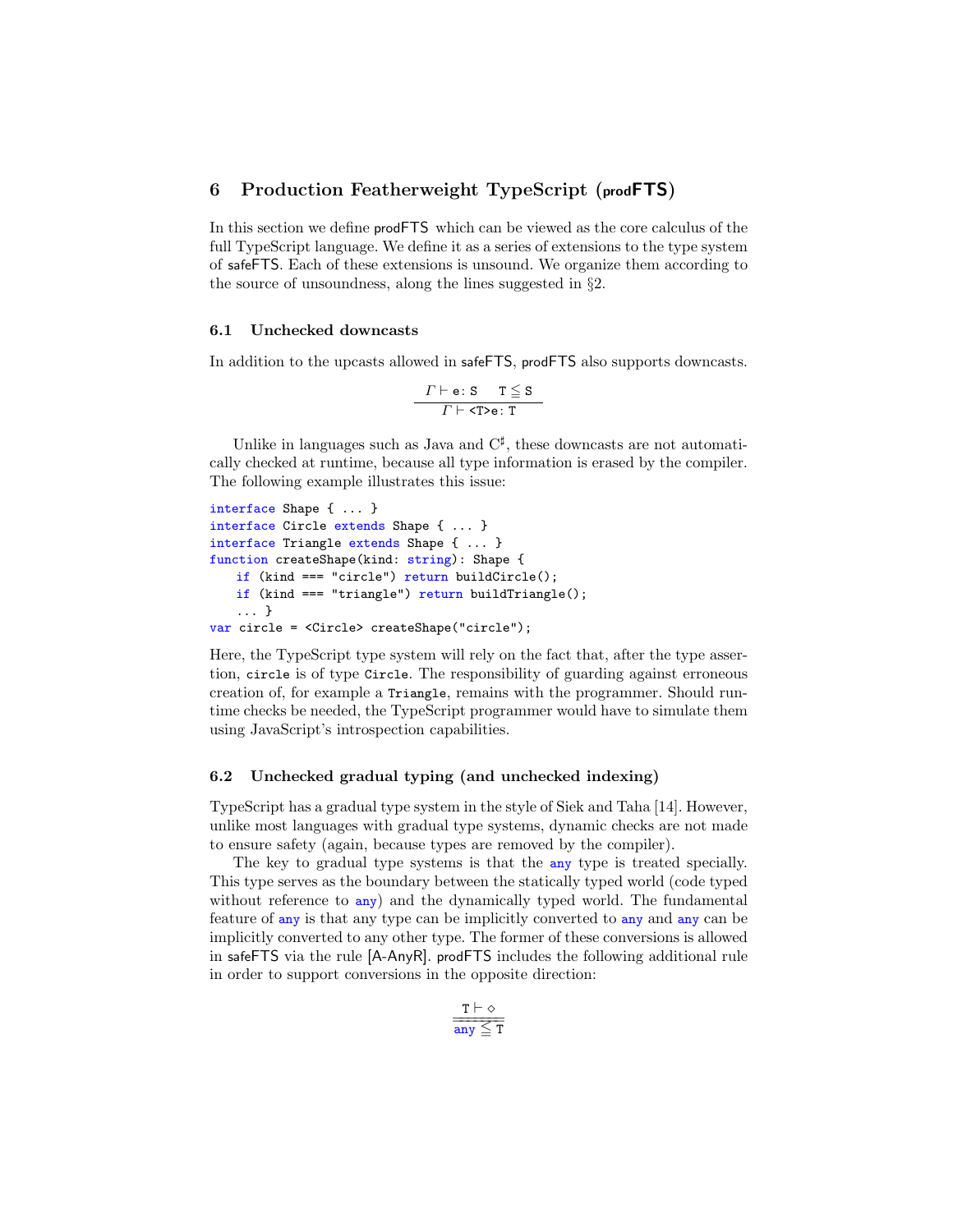This extension to assignment compatibility is quite drastic. In particular, assignment compatibility is no longer transitive! For example, we now have that string  $\leq$  any and any  $\leq$  boolean but not that string  $\leq$  boolean. Moreover, this extension implies that assignment compatibility is not a good basis for determining best common types or for overloading resolution. Therefore, TypeScript introduces a new type relation, called subtyping. In contrast to the definition of assignment compatibility, it is not the case that any is a subtype of any other type. In all other respects, however, subtyping is defined identically to assignment compatibility [11, §3.8.2]. Accordingly, in prodFTS, subtyping replaces assignment compatibility in the definitions of best common types and for overloading resolution.

Furthermore, TypeScript allows the liberal use of subexpressions of type any. (Such use is how gradual type systems permit the mixing of dynamic and statically-typed code.) In particular, those subexpressions may be used for potentially unsafe indexing. We capture this aspect of TypeScript by including the following extra typing rules in prodFTS:

| $\Gamma \vdash e : \texttt{any}$                   | $\Gamma \vdash e: any \quad \Gamma \vdash f: S$   |  |  |
|----------------------------------------------------|---------------------------------------------------|--|--|
| $\Gamma \vdash e.n:$ any                           | $\Gamma \vdash e(\bar{\mathbf{f}})$ : any         |  |  |
| $\Gamma \vdash e$ : any $\Gamma \vdash f$ : string | $\Gamma \vdash e : T \quad \Gamma \vdash f : any$ |  |  |
| $\Gamma \vdash e[f]$ : any                         | $\Gamma \vdash e[f]$ : any                        |  |  |

Siek and Taha employ occurrences of these rules in order to inject runtime checks into code, with the goal of ensuring that the code satisfies type contracts. Once more, as TypeScript removes all type information, analogous checks are not made in TypeScript, so runtime type errors are possible.

#### 6.3 Unchecked covariance

As mentioned in the introduction, TypeScript was designed as a language to which existing JavaScript programmers could migrate in a seamless way. In particular, existing libraries and codebases can be given type signatures without disturbing the source code. (An alternative approach would be to require programmers to restructure their code so particular features of some new type system could be used to greater effect.) Therefore, common programming idioms must be supported directly at the type level. One such idiom that occurs extensively in JavaScript codebases and thus is supported directly is covariance of property and parameter types in function signatures. Although this idiom is not in general safe, dynamic programmers frequently make safe use of it. For instance (much as in [1]), consider a program that uses the types Person and Vegetarian. In Person, a member eat takes arguments of type any; in Vegetarian, it takes arguments of a type Vegetables, which is also the type of another member myLunch. Covariance allows Vegetarian to be assignable to Person, and errors won't arise as long as objects of type Vegetarian are fed the contents of myLunch.

In prodFTS, we capture covariance via a revised notion of assignment compatibility of members, with the following rules: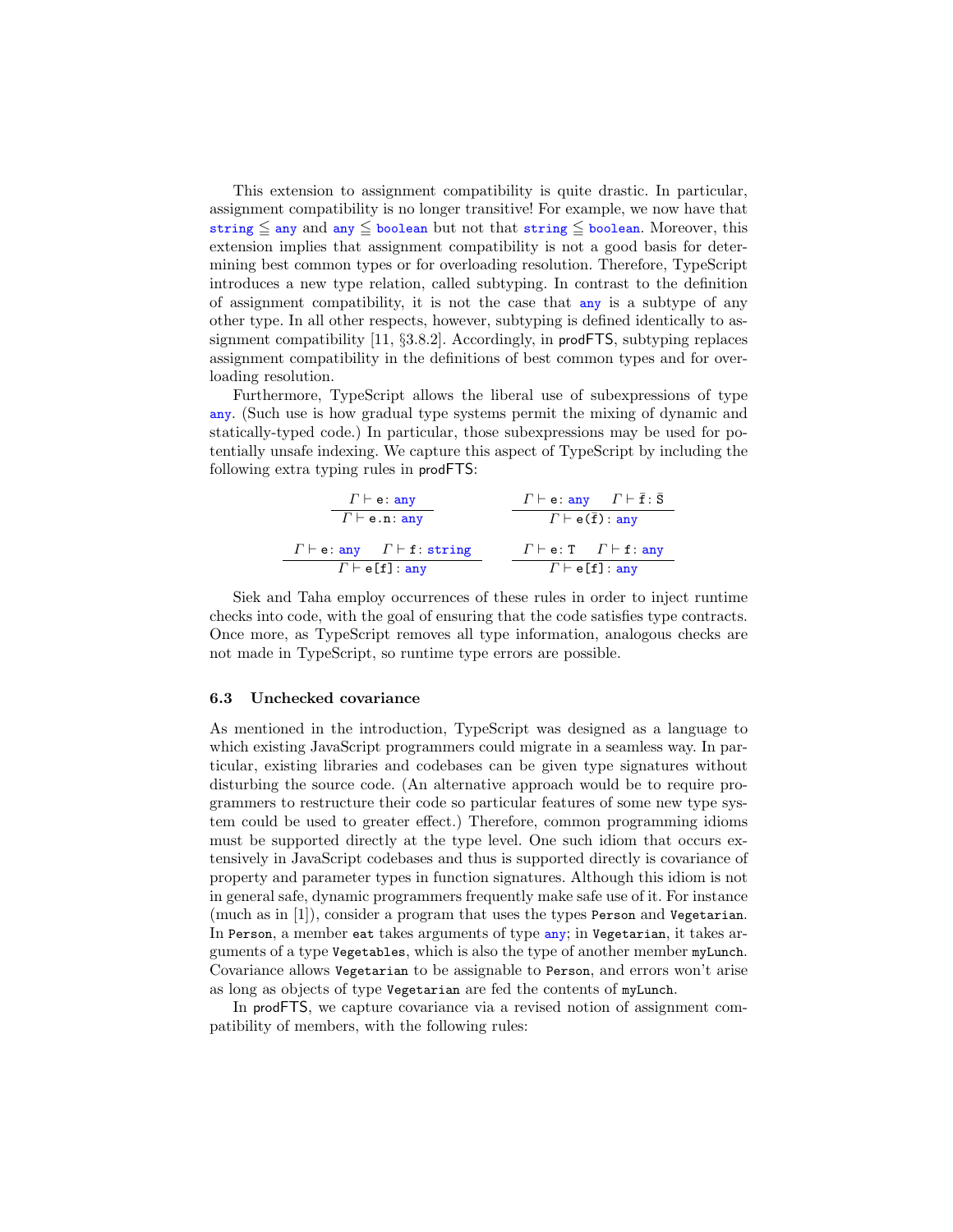$$
\cfrac{S \leq T}{n:S \leq n:T} \qquad \cfrac{\bar{S} \cong \bar{T} \qquad R_1 \neq \text{void} \qquad R_0 \leq R_1}{(\bar{x}:\bar{S}): R_0 \leq (\bar{y}:\bar{T}): R_1} \qquad \cfrac{\bar{S} \cong \bar{T} \qquad R \vdash \diamond}{(\bar{x}:\bar{S}): R \leq (\bar{y}:\bar{T}): \text{void}}
$$

The first rule permits covariance on member typing. The others permit call signatures to be bivariant (either covariant or contravariant) in their argument types and covariant in their result types (where  $s \approx r \stackrel{\text{def}}{=} s \leq r$  or  $r \leq s$ ).

# 7 Connection to gradual typing

In this section, we aim to give precise substance to our claim that TypeScript is a gradual type system in the style of Siek and Taha [14]. Specifically, we define a notion of consistent-subtyping for TypeScript types, and prove that it is equivalent to the notion of assignment compatibility in prodFTS, defined in the previous section.

Our first step is to define a restriction operator on types and members. Basically,  $s|_T$  masks off the parts of S that are unknown (i.e., any) in T.

$$
S|_T \stackrel{\text{def}}{=} \begin{cases} \mathbf{any} & \text{if } T \equiv \mathbf{any} \\ \{ \begin{array}{ll} \bar{M}_0|_{\bar{M}_1} \end{array} \} & \text{if } S \equiv \{ \begin{array}{ll} \bar{M}_0 \end{array} \} \text{ and } T \equiv \{ \begin{array}{ll} \bar{M}_1 \,, \bar{M}_2 \end{array} \} \\ \{ \begin{array}{ll} \{ \begin{array}{ll} \bar{M}_0|_{\bar{M}_2} \,, \bar{M}_1 \end{array} \} & \text{if } S \equiv \{ \begin{array}{ll} \bar{M}_0 \,, \bar{M}_1 \end{array} \} \text{ and } T \equiv \{ \begin{array}{ll} \bar{M}_2 \end{array} \} \\ S & \text{otherwise} \end{cases} \\ M_0|_{M_1} \stackrel{\text{def}}{=} \begin{cases} \mathbf{n}: S|_T & \text{if } M_0 \equiv \mathbf{n}: S \text{ and } M_1 \equiv \mathbf{n}: T \\ (\bar{\mathbf{x}}: \bar{S}_0|_{\bar{S}_1}): T_0|_{T_1} & \text{if } M_0 \equiv (\bar{\mathbf{x}}: \bar{S}_0): T_0 \text{ and } M_1 \equiv (\bar{\mathbf{x}}: \bar{S}_1): T_1 \end{cases}
$$

Next we introduce a simple subtyping relation. This relation, written  $s \lt: \tau$ (and  $M_0 \ll M_1$  on members), gives no special status to the type any. It is covariant in members and, for call signatures, bivariant in argument types and covariant in return types. (We write  $s \ll 0$  are  $\theta$  in return types. (We write  $s \ll 0$  are  $s \ll 0$  are  $s \ll 0$  are  $s \ll 0$  are  $s \ll 0$  and  $s \ll 0$  are  $s \ll 0$  are  $s \ll 0$  are  $s \ll 0$  and  $s \ll 0$  are  $s \ll 0$  and  $s \ll 0$  are  $s \ll 0$ 

| $S \vdash \diamond$              | $T \vdash \diamond$                                      |                                              | $T \vdash \diamond$  | $\mathtt{T}\neq \mathtt{Undefined}$ |                                             |
|----------------------------------|----------------------------------------------------------|----------------------------------------------|----------------------|-------------------------------------|---------------------------------------------|
| $\overline{\overline{s} \leq S}$ | Undefined $\lt$ : T                                      |                                              |                      | Null <: T                           |                                             |
| $\mathcal{I}(P) <: T$            |                                                          | $\{ \bar{M}_0, \bar{M}_1 \} \vdash \diamond$ | $\bar{M}_1 \lt: M_2$ |                                     | $S \lt: T$                                  |
| $P \leq T$                       |                                                          | $\{\bar{M}_0, \bar{M}_1\} <: \{\bar{M}_2\}$  |                      |                                     | $n: S \lt:: n:T$                            |
| $\bar{\rm S}$ <:> $\bar{\rm T}$  | $R_1 \neq \texttt{void}$                                 | $R_0 \leq R_1$                               |                      | $\bar{S}$ <:> $\bar{T}$             | $R \vdash \diamond$                         |
|                                  | $(\bar{x} : \bar{S}) : R_0 <: (\bar{y} : \bar{T}) : R_1$ |                                              |                      |                                     | $(\overline{x}:S):R<:(\overline{y}:T):void$ |

Then, following Siek and Taha, we define consistent-subtyping, written  $s \lesssim \tau$ , as  $s|_{T}$  <:  $T|_{S}$ . The following theorem expresses the equivalence of consistentsubtyping and assignment compatibility. Its proof, which we omit, relies on coinduction.

**Theorem 2.**  $s \leq r$  if and only if  $s \leq r$ .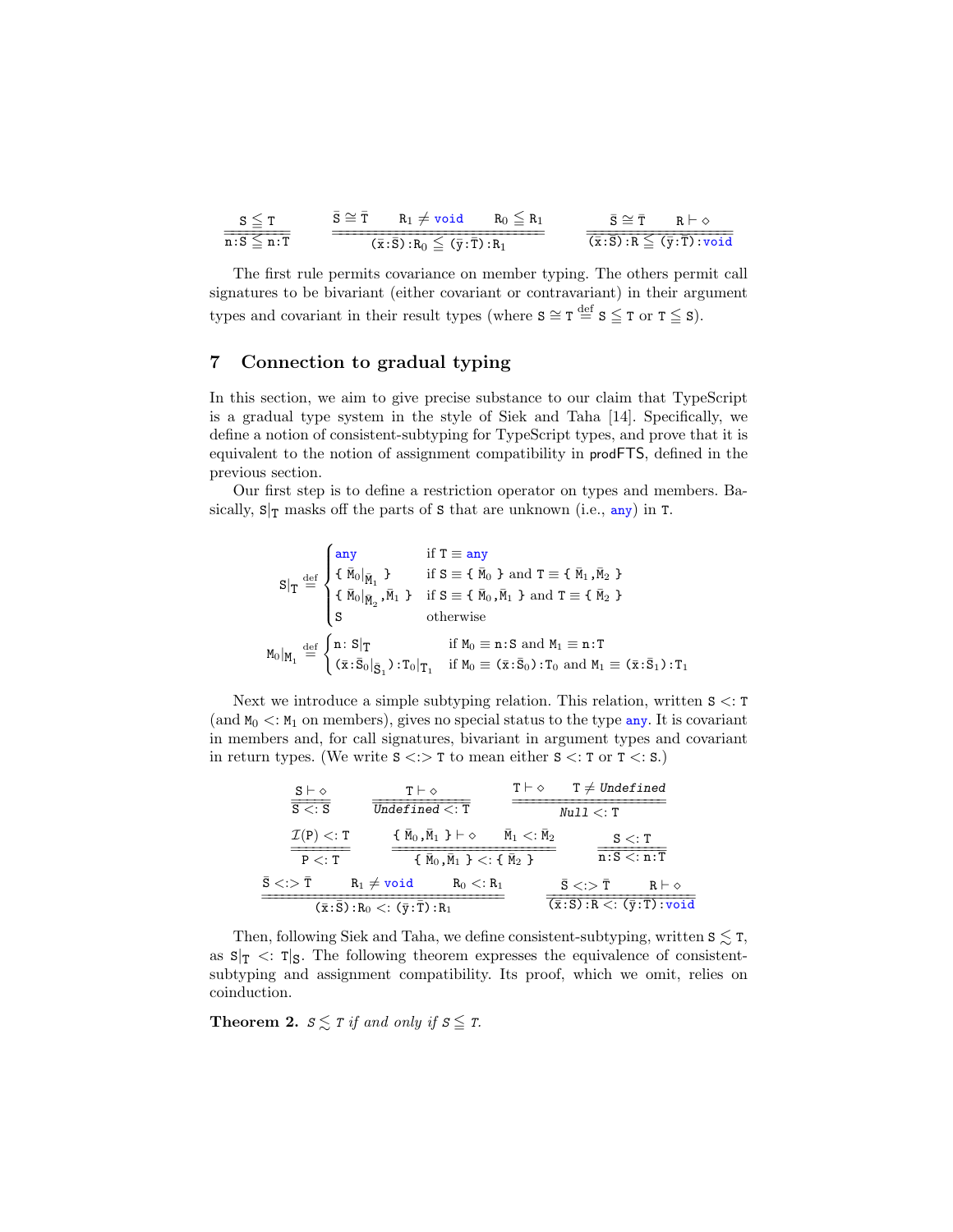# 8 Related work

Since JavaScript's recent rise to prominence, there has been considerable work on providing a suitable type system for the language. Here we can only mention a subset of that work. Various research efforts have explored sound approaches to this problem. Thiemann [17] proposed an early type system that uses singleton types and first-class record labels, and in the same year Anderson et al. [2] proposed another type system with a focus on type inference. A number of others have proposed systems of increasing complexity to deal with the complicated programming patterns found in JavaScript; for example, Chugh et al. [4] employed nested refinements and heap types in DJS, and Guha et al. [9] proposed a combination of a type system and a flow analysis.

Others have emphasized support for development at scale. In particular, like TypeScript, the Dart language [8] relaxes soundness in order to support dynamic programming. Dart is closely related to JavaScript, and can also compile directly to JavaScript in such a way that all traces of the type system are removed. However, unlike TypeScript, Dart is an entirely new language.

Whilst TypeScript favours convenience over soundness, our work can be used as the basis for defining safe variants of TypeScript. Bhargavan et al. [16] extend a similar safe fragment with a new type to denote values from untrusted JavaScript code and employ runtime type information instead of type erasure, focusing on using type-driven wrappers to ensure important security properties.

Further afield, various dynamic languages have been extended with type systems. For instance, Typed Scheme [18] adds a type system to Scheme. It introduces a notion of occurrence typing and combines a number of type system features such as recursive types, union types, and polymorphism.

### 9 Conclusion

This paper describes and analyses the core of the TypeScript language, and in particular its type system. The work that it represents has been useful in resolving ambiguities in the language definition, and in identifying minor unintended inconsistencies and mistakes in the language implementation. It provides a basis for partial soundness theorems, and it isolates and accounts for sources of unsoundness in the type system.

Beyond the details of this work (which are specific to TypeScript, and which may perhaps change, as TypeScript develops further), we hope that our results will contribute to the principled study of deliberate unsoundness. In this direction, we believe that there are various opportunities for intriguing further research. In particular, to the extent that any type system expresses programmer intent, we would expect that it could be useful in debugging, despite its unsoundness. Research on blame, e.g., [19], might be helpful in this respect. It may also be worthwhile to codify programmer guidance that would, over time, reduce the reliance on dangerous typing rules. Static analysis tools may support this guidance and complement a type system. These and related projects would